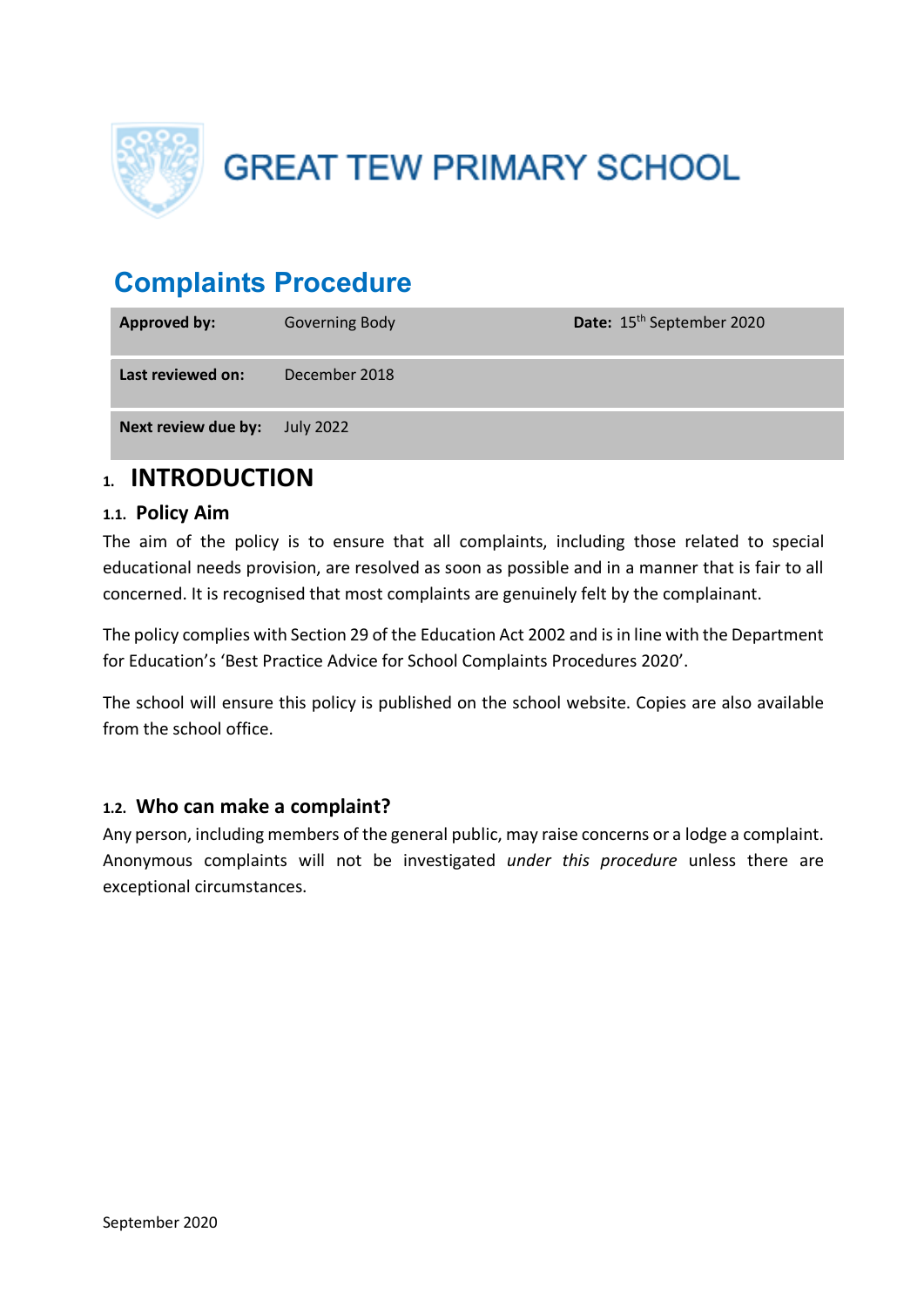# **1.3. Stages of the Complaints Process**

| INFORMAL RESOLUTION AT THE EARLIEST OPPORTUNITY      |                                                                                                         |               |  |
|------------------------------------------------------|---------------------------------------------------------------------------------------------------------|---------------|--|
|                                                      | Resolution by discussion with staff member and/or<br>headteacher and/or Chair of Governors              | See section 2 |  |
| <b>THE FORMAL COMPLAINTS PROCESS</b> See section 3-5 |                                                                                                         |               |  |
| Stage 1<br>of the<br>formal<br>process               | Complaint investigated and determined by the headteacher<br>or Chair of Governors (or their appointee). | See section 4 |  |
| Stage 2<br>of the<br>formal<br>process               | Complaint investigated and determined by a panel of three<br>governors                                  | See section 5 |  |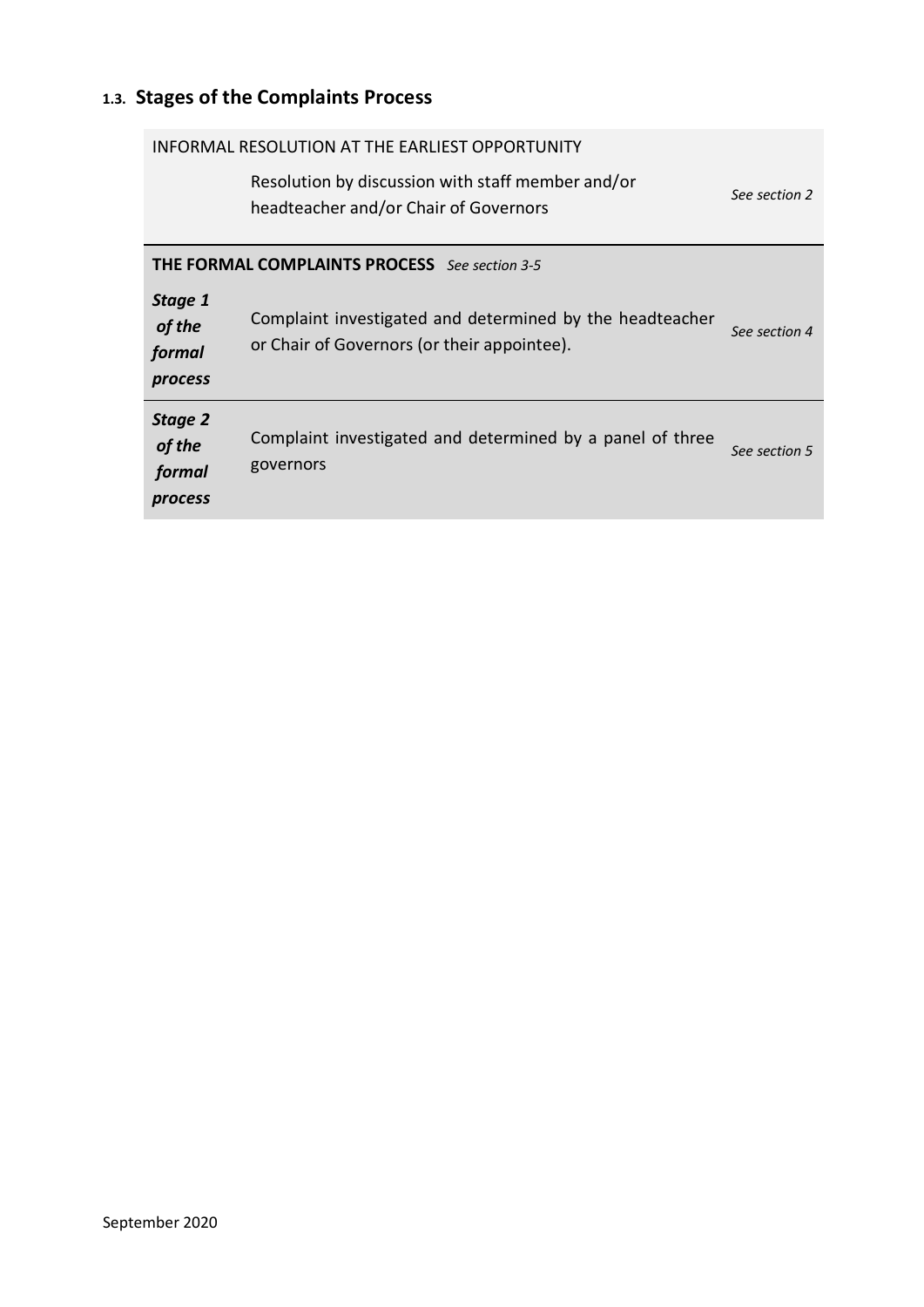# **2. INFORMAL RESOLUTION AT THE EARLIEST OPPORTUNITY**

The school aims to work positively with everyone in the school community and genuinely wants to know at the earliest opportunity if there is any cause for dissatisfaction. This will allow improvements to be made where necessary, offer reassurances where relevant and ensure that trust, transparency and good relationships are developed across the whole school community.

Concerns or complaints should be raised as soon as possible while matters are fresh in everyone's mind. The aim is to handle the issue without recourse to formal procedures wherever possible. In most cases the staff member most directly involved will receive the first approach. Staff should be able to resolve many issues on the spot, including apologising where necessary.

Anyone who has a concern or complaint that is not resolved by speaking directly to the staff member most closely involved is asked to contact the headteacher. If the concern or complaint relates to the headteacher themselves, it is still best for the complainant to raise the matter with them directly but, if the complainant prefers, they may contact the Chair of Governors for an informal discussion.

At the earliest stage the complainant should be asked what they think might resolve the issue. If it becomes apparent that the complaint is justified, the school will consider how to make amends in the appropriate way. Some possible remedies are listed at paragraph 4.6 below.

There may be occasions where complainants would like to raise their complaints formally. In these cases the formal complaints process will be invoked as outlined below.

#### **2.1. Mediation**

If, at any time, throughout the procedure from informal to the final stage (i.e. panel meeting), the school feels that external mediation would help resolve the complaint, they can seek the services of a mediator. The mediator should preferably be someone trained or experienced as a mediator and someone trusted by the school and complainant to act independently.

Mediation can only be used with the agreement of all the parties involved.

The complaints procedure is suspended during mediation but if the mediation is unsuccessful the complainant can request for it to resume.

The Local Authority may offer mediation services or be able to put the school in touch with someone who can.

Where mediation would incur a cost to the school, serious consideration should be given to whether it would constitute good value for public money. This will depend upon the nature and seriousness of the complaint and the need to maintain or repair relationships for the future.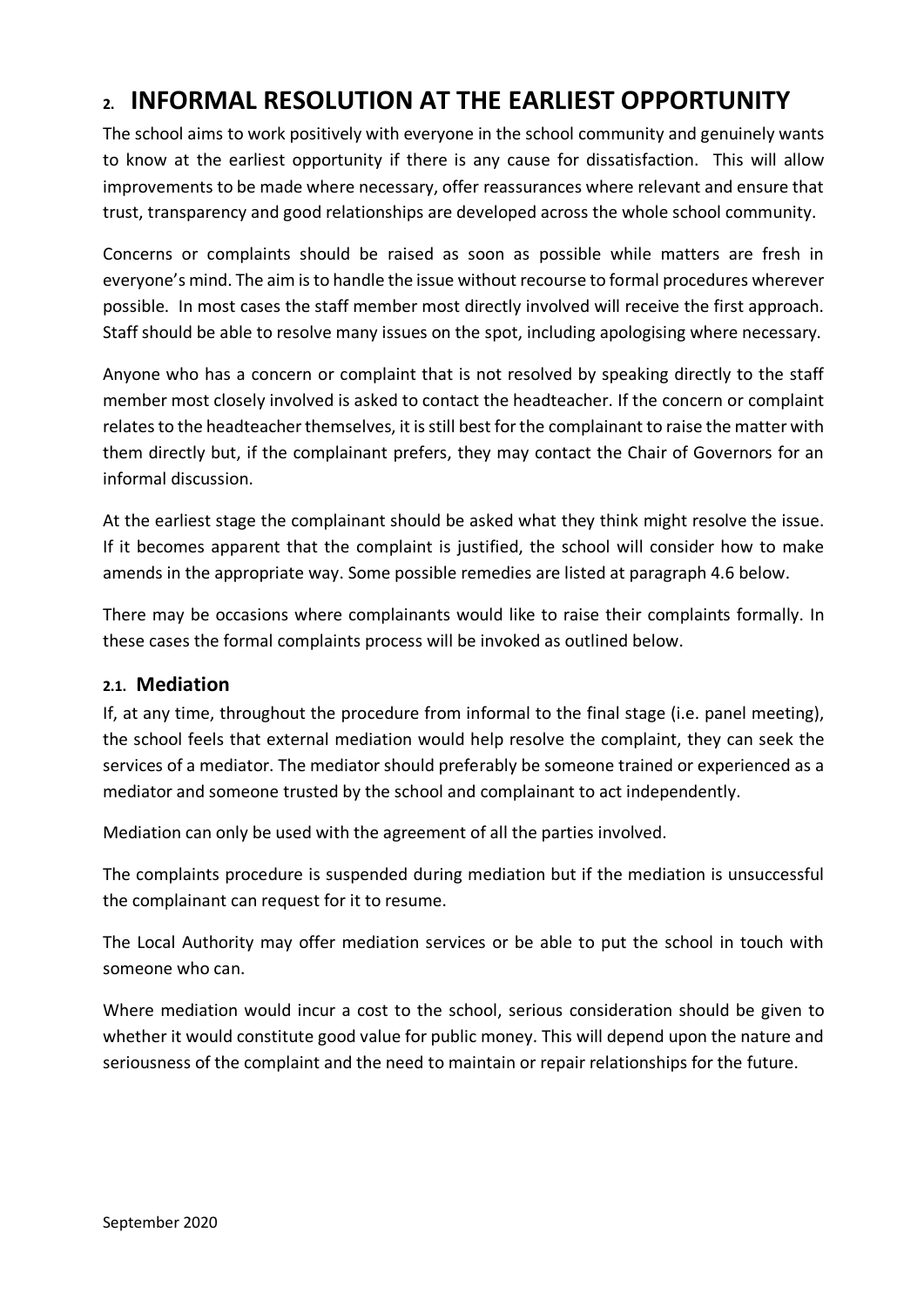# **3. THE FORMAL COMPLAINTS PROCEDURE**

## **3.1. Complaints Covered by the Formal Complaints Procedure**

This complaints procedure covers all complaints about the school's provision of facilities or services except for those listed below for which there are separate, often statutory, procedures.

| <b>Exceptions</b>                                                  | Who to contact                                                                                                                                                                                                                                                                                                                                                                                                                        |  |
|--------------------------------------------------------------------|---------------------------------------------------------------------------------------------------------------------------------------------------------------------------------------------------------------------------------------------------------------------------------------------------------------------------------------------------------------------------------------------------------------------------------------|--|
|                                                                    | Complaints about child protection matters are handled under<br>our child protection and safeguarding policy and in accordance<br>with relevant statutory guidance.                                                                                                                                                                                                                                                                    |  |
| Child protection and<br>safeguarding concerns                      | If you have serious concerns, you may wish to contact the local<br>authority designated officer (LADO) who has local responsibility<br>for safeguarding or the Multi-Agency Safeguarding Hub (MASH).<br>lado.safeguardingchildren@oxfordshire.gov.uk                                                                                                                                                                                  |  |
| Issues relating to staff discipline<br>and staff capability        | Contact the headteacher but these matters will invoke separate<br>procedures under employment regulations. Complainants will<br>not be informed of the outcome of any investigation.                                                                                                                                                                                                                                                  |  |
| Admissions to schools                                              | Concerns should be raised direct with Oxfordshire County<br>Council. Complaints about admission appeals for maintained<br>schools are dealt with by the Local Government Ombudsman.                                                                                                                                                                                                                                                   |  |
| Statutory assessments of Special<br><b>Educational Needs (SEN)</b> | Concerns should be raised direct with Oxfordshire County<br>Council.                                                                                                                                                                                                                                                                                                                                                                  |  |
| School re-organisation proposals                                   | Concerns should be raised direct with Oxfordshire County<br>Council.                                                                                                                                                                                                                                                                                                                                                                  |  |
| Exclusion of children from school                                  | Further information about raising concerns about<br>exclusion can be found at: https://www.gov.uk/school-<br>discipline-exclusions/exclusion                                                                                                                                                                                                                                                                                          |  |
| Whistleblowing                                                     | Schools have an internal whistleblowing procedure for their<br>employees and voluntary staff. Other concerns can be raised<br>direct with Ofsted by telephone on: 0300 123 3155, via email at:<br>whistleblowing@ofsted.gov.uk or by writing to:<br>WBHL, Ofsted<br><b>Piccadilly Gate</b><br><b>Store Street</b><br>Manchester M1 2WD.<br>The Department for Education is also a prescribed body for<br>whistleblowing in education. |  |
| Employee grievance                                                 | Contact the headteacher. These matters will be handled under<br>separate procedures                                                                                                                                                                                                                                                                                                                                                   |  |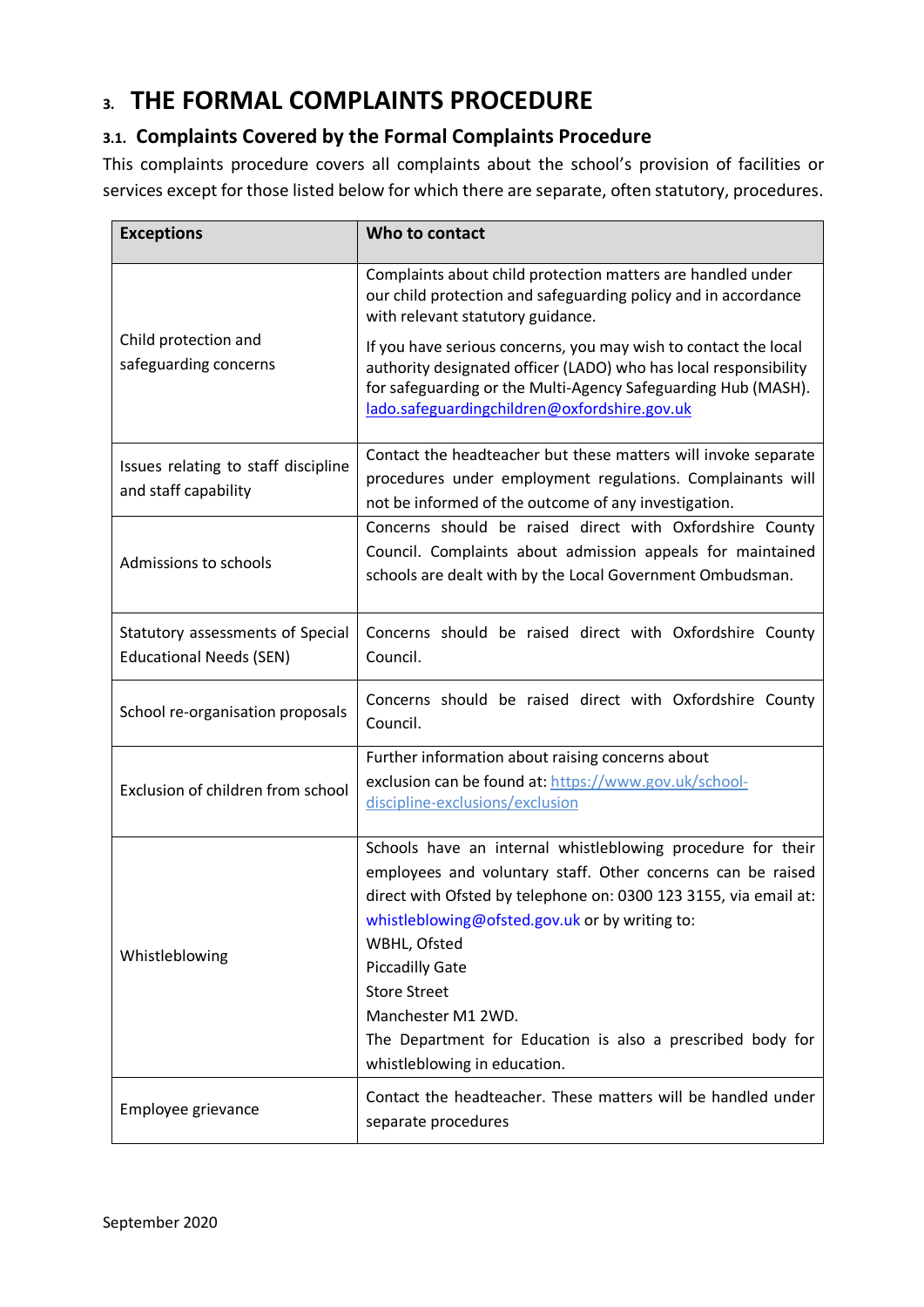| Complaints<br>about<br>services |                                                                                                     |  |  |  |
|---------------------------------|-----------------------------------------------------------------------------------------------------|--|--|--|
| provided by other providers who | Providers should have their own complaints procedure to deal                                        |  |  |  |
| use school premises or<br>may   | with complaints about service. They should be contacted direct.                                     |  |  |  |
| facilities.                     |                                                                                                     |  |  |  |
| National Curriculum - content   | Department<br>the<br>for<br>Education<br>Please<br>contact<br>at:<br>www.education.gov.uk/contactus |  |  |  |

3.1.1. Where a complaint is lodged which falls outside the remit of the complaints procedure the complainant will be informed. Where relevant they will be directed to the appropriate body e.g. the County Council. If the matter falls within the remit of other procedures at the school such as Staff Capability or Staff Discipline, significant issues of confidentiality are raised. The complainant will simply be informed that, "The outcome of your complaint is that the matter has been referred to the appropriate procedure."

3.1.2. If at any stage during the formal complaints process, it becomes apparent that the complaint does not properly fall within the remit of the complaints process, the complaints procedure will be stopped and the complainant informed as in paragraph 3.1.1 above

## **3.2. The Difference Between a Review and a Reconsideration**

#### *3.2.1. Review*

Where a complaint has been made against actions or decisions taken by the headteacher which are entirely within the headteacher's own remit and professional terms and conditions of service, the complaints process does not have the power to overturn the decision or direct the headteacher to consider the complaint afresh.

The function of the complaints procedure in these circumstances is to ensure that the complaint has been properly handled: i.e. all procedures and policies have been correctly followed and that that the complaint has been comprehensively investigated, given all the information that was available at the time.

Additionally, the complaints procedure can **review** whether the headteacher acted "reasonably" i.e. the response was one within a reasonable *range* of responses that might have been made by other headteachers in similar circumstances.

#### *3.2.2. Reconsideration*

Where a complaint is made in relation to a matter which is the governing body's responsibility including where the headteacher has exercised that responsibility under delegated powers – the complaints process can **reconsider** the matter and any previous decisions can be overturned. The complaints process can consider any new information that was not available at an earlier stage in the complaints process.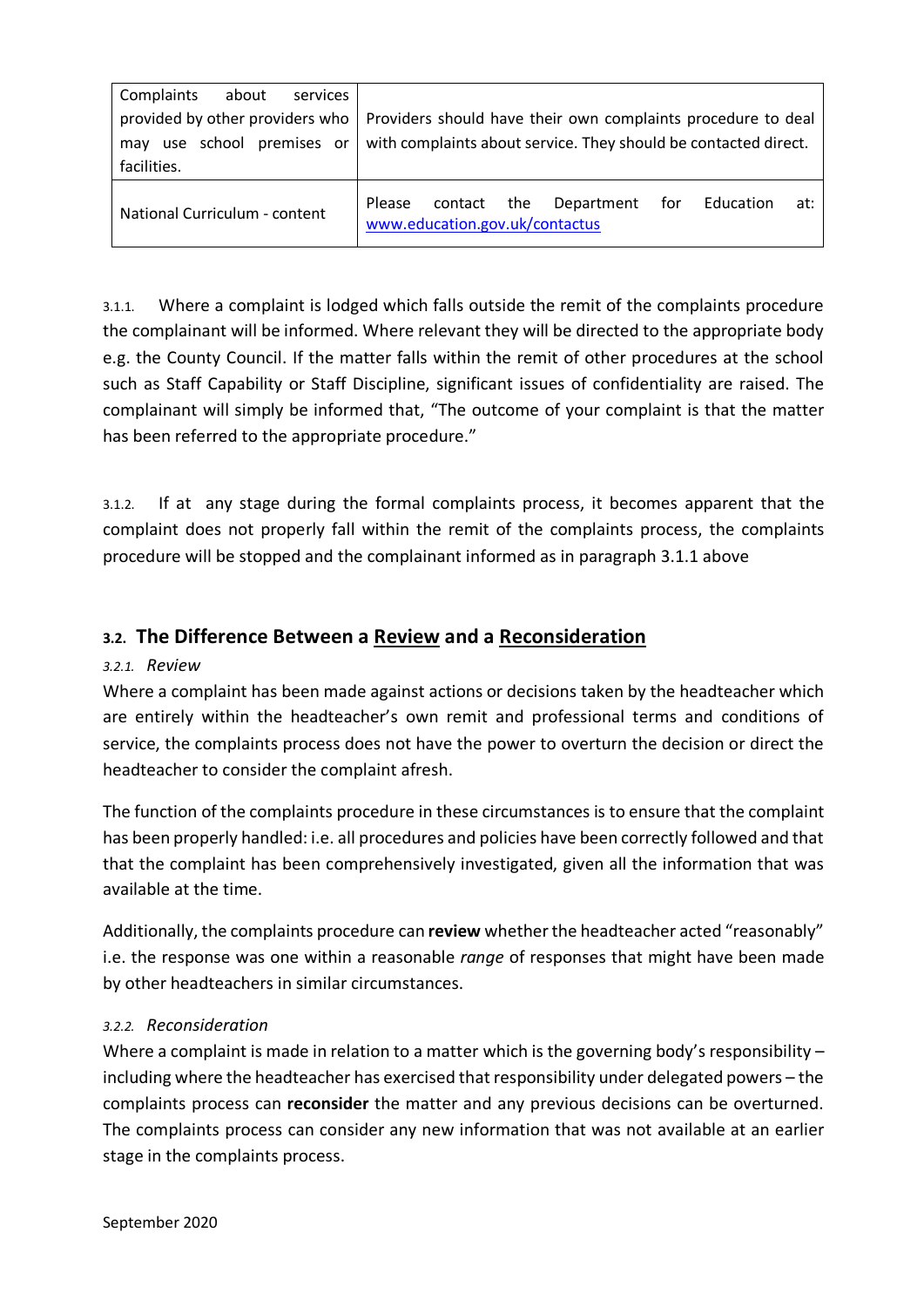#### **3.3. Fair Process**

The school's formal complaints procedure is intended to be fair to all concerned and will be modified as necessary to suit individual needs and circumstances, for example to accommodate a person who has specialised communication or access requirements. Complainants are asked to notify the school at the earliest opportunity if they have special needs that may impact upon the implementation of the complaints procedure.

### **3.4. Confidentiality**

The school and the complainant should both respect people's desire for confidentiality. Complainants should be aware that information provided in relation to a complaint may need to be shared with others within the school community as part of the proper investigation of the complaint.

It is important to remember that a complaint may eventually need to be heard by a panel of governors. Confidentiality should be maintained to ensure there are sufficient governors, untainted by prior knowledge of the complaint, to form an independent panel if required.

#### **3.5. Timeliness**

The school aims to resolve any complaints in a timely manner. Time limits for each stage of the complaints procedure are listed in the relevant paragraphs below. Where the school is unable to meet the timescales stipulated in the procedure, the complainant will receive an explanation and details of a new deadline.

Formal complaints lodged more than three months after the incident to which they relate will not be considered except in exceptional circumstances. Complainants who wish to lodge a late complaint are asked to contact the headteacher (or, if the headteacher is the subject of the complaint, the Chair of Governors) and explain the reasons for the delay. The headteacher (or Chair of Governors) will decide if the explanation constitutes reasonable excuse and inform the complainant within 7 school days.

The complainant has a right to appeal this decision within 7 calendar days. If the decision on the late application was taken by the headteacher, the appeal should be to the Chair of Governors. If the decision was taken by the Chair of Governors, the appeal is to the Vice Chair of Governors. The complainant will be notified of the outcome of any appeal within 7 school days of receipt of the appeal.

*Note: For the purpose of Great Tew School's Complaint Procedure, a 'school day' is defined as a week day (Monday-Friday) during term time when the school is open. A 'calendar day' is defined as any day of the week, including weekend, bank holidays and school holidays.*

## **3.6. Communication Between the School and the Complainant**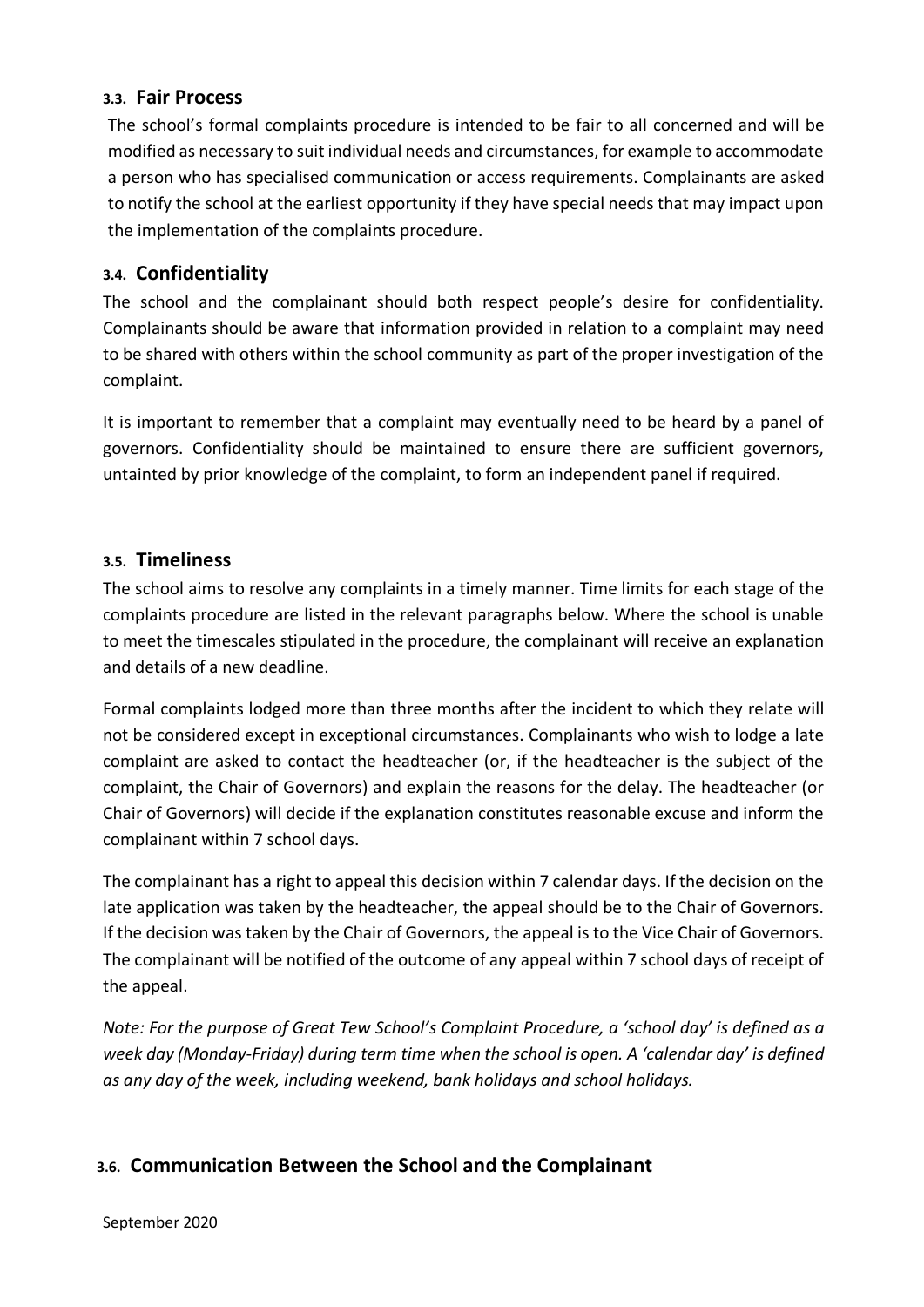Where possible, communications will be through email as this is likely to speed up the complaint process and prove cost effective. The email address for complainants to use in the first instance is office.2104@great-tew.oxon.sch.uk but complainants may be offered an alternative address during the course of the formal procedure.

Complainants will be given a reference number for their complaint. This should then be used in the subject heading of any email they send to the school about the complaint. This will allow the complainant's email to be forwarded to the correct person without being opened by others.

On the formal complaint form, complainants are asked to provide the school with a suitable email address or to inform the school if they do not wish email to be used for complaint-related communications. Complainants are asked to acknowledge receipt of emails by return wherever possible.

If complainants have asked not to be contacted by email, or where emails have not been acknowledged, items will normally be sent via first class post or hand-delivered. Some key communications may be sent via Royal Mail's 'signed for' service

Complainants should note that the school does not receive post during the school holidays and there are no facilities to accept hand-delivered items outside of the school day. The school's email account may also not operate during school holidays.

## **3.7. The Complainant's Cooperation With the Complaints Procedure**

Complainant cooperation with the complaint procedure is vital if the procedure is to succeed in resolving complaints. Appendix 2 outlines some Department for Education advice for complainants.

If a complainant frustrates the procedure – for example by failing to respond to requests for information or by introducing undue delay or diversions – the school may be unable to continue with the procedure. In those circumstances the school may close the complaint after warning the complainant that this could be the outcome if they continue not to cooperative.

### **3.8. Record Keeping**

Once this formal stage of the complaint has been reached, all communications between the complainant and the school about the complaint should be logged, preferably with a contemporaneous or near contemporaneous note being taken of all conversations and meetings.

The Complaint Co-ordinator (see 4.2 below) is responsible for ensuring that a complete record of the complaint is held centrally by the school. Any school staff or governors who are involved in the complaint process are asked to ensure that correspondence and records of conversations and meetings are forwarded to the Complaint Co-ordinator within 2 school days.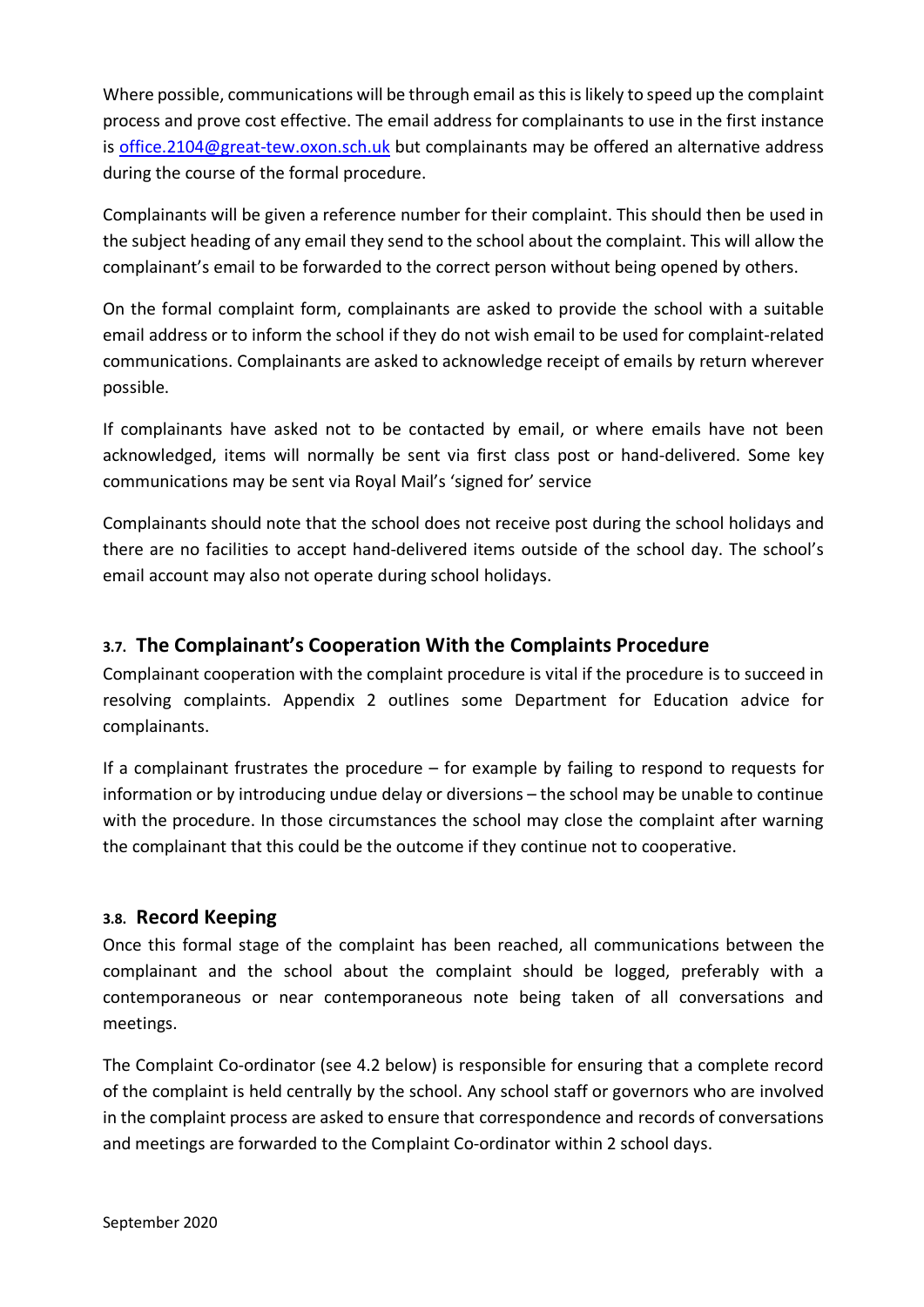All participants in the complaint process should be aware that complainants and others will have rights to see some of the documentation relating to the complaint under Freedom of Information and Data Protection Acts. Documents are likely to contain personal information about other people and some of this information may be protected. It is therefore important that the Complaint Co-ordinator is familiar with data protection legislation or seeks advice before releasing information.

## **4. STAGE 1 OF THE FORMAL COMPLAINTS PROCEDURE**

## **4.1. Making a Formal Complaint**

Where informal attempts have been unsuccessful in resolving a complaint, or if a complainant wishes to instigate the formal procedure, they will be asked to complete a complaint form. (Available at Appendix 1).

The school can offer help to any complainant to complete the form if this is required. The person providing this help will be someone unconnected with the complaint.

The complaint form should be sent to the headteacher unless the complaint is about the headteacher, in which case it should be returned to the Chair of Governors. The return address is printed on the form.

## **4.2. Organising Roles Upon Receipt of the Complaint**

Within 2 school days, the person receiving the complaint (i.e. the headteacher or Chair of Governors) will appoint themselves, a staff member or a governor to perform the roles of:

- a. a Complaint Co-ordinator and
- b. an Investigator

See Appendix 2 for a description of the responsibilities involved in these two positions.

These are two distinct roles for the purposes of the complaints procedure but they can be performed by the same person where convenient. Where a complaint is likely to prove time consuming or a fresh look at the facts is likely to be beneficial, it may be best to split the roles and it may be particularly helpful to appoint a separate Investigator.

In circumstances where the Investigator's role is likely to involve interviewing staff, the Investigator will normally be the staff member'sline-manager or the headteacher. Alternatively, if someone else is appointed as Investigator, the headteacher may decide to retain that specific aspect of the investigation themselves.

Where the Investigator's role is likely to involve interviewing children, the Investigator will normally be a member of staff or the headteacher may decide to retain that specific aspect of the investigation themselves. Governors will not normally be involved in interviewing children as part of the complaints process and never without professional support.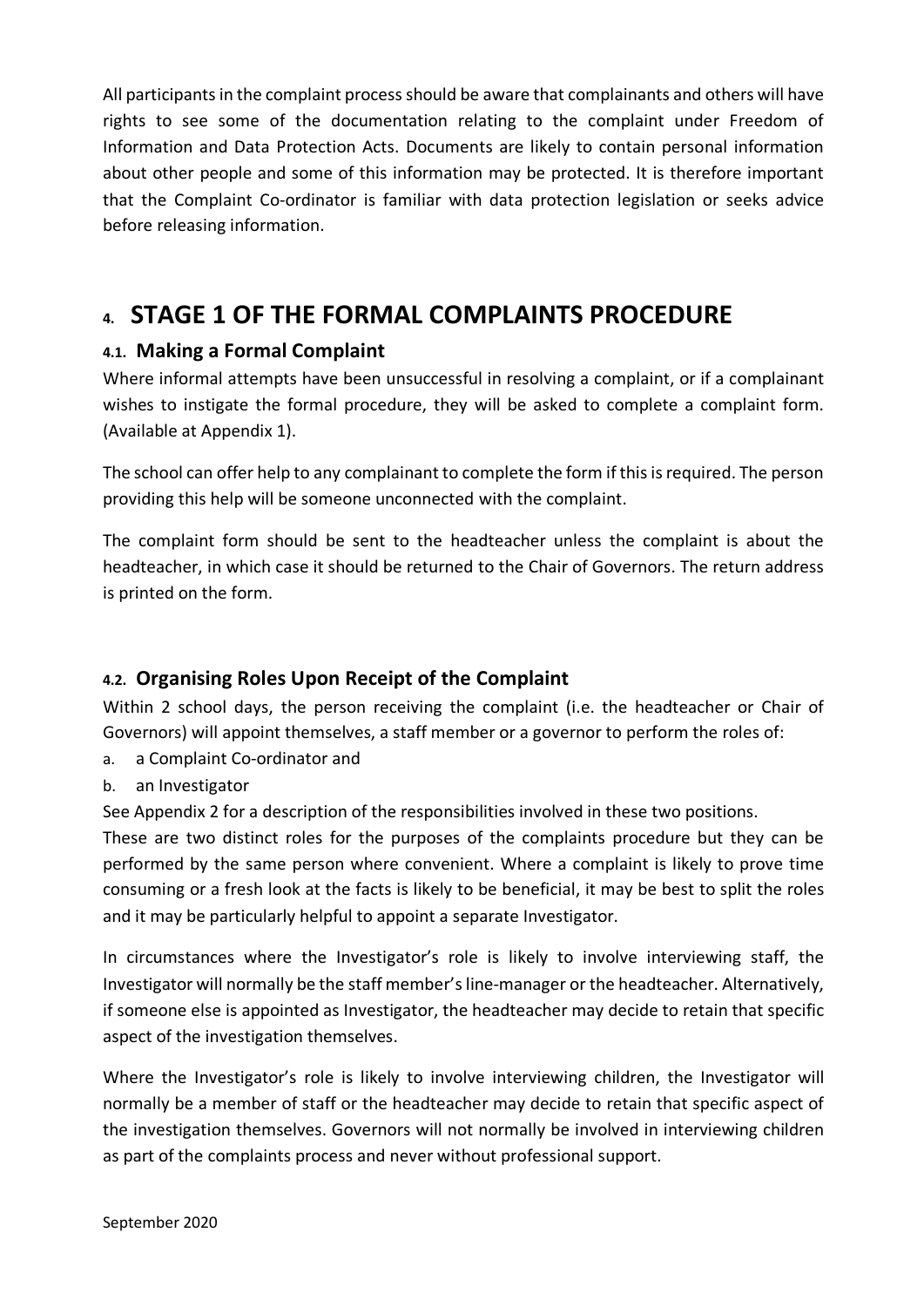## **4.3. Acknowledging the Complaint**

The Complaint Co-ordinator will aim to acknowledge receipt of the formal complaint as soon as possible and in any event within 4 school days of its receipt by the school.

The acknowledgement letter will:

- Acknowledge that the complaint has been received.
- If relevant, tell the complainant that the matter cannot be dealt with under the school's complaints procedure because there are other procedures that should be followed. *(See 3.1.1 above)*
- If relevant, tell the complainant that the complaint is out of time and explain how they can challenge this decision if they have not already done so *(see 3.5 above)*.
- Explain briefly the next steps that will be taken.
- Provide the complainant with a reference number for the complaint and ask them to use this in the subject heading of all emails relating to the complaint so the email can be directed to the correct person without being opened.

## **4.4. Clarifying the Complaint and Contacting the Complainant**

Where the complaint is in need of clarification before it can be investigated, the person appointed as the Investigator will need to contact the complainant. This will be done within 7 school days of the complaint reaching the school.

Clarification of the nature of the complaint and of what the complainant feels would put things right is best done in writing where feasible but can be by telephone or through meeting the complainant if required.

Once the complaint has been clarified, a clear record of the complaint should be agreed with the complainant and circulated to the Complaint Co-ordinator who is responsible for keeping other parties informed e.g. the headteacher, Chair of Governors etc.

Some complaints will be clear-cut and require no clarification but the investigator may nevertheless wish to contact the complainant at this stage. This can help reassure the complainant of the investigator's impartiality while establishing a rapport and providing an opportunity to explain the investigation procedure.

### **4.5. Gathering the Facts**

Once the complaint has been clarified, the investigator will gather the facts. This will include:

• Reading any written evidence available. Copies should be taken of documents and computer screen print-outs etc. A list of all written evidence seen should be included in the final report. (see 4.7 below)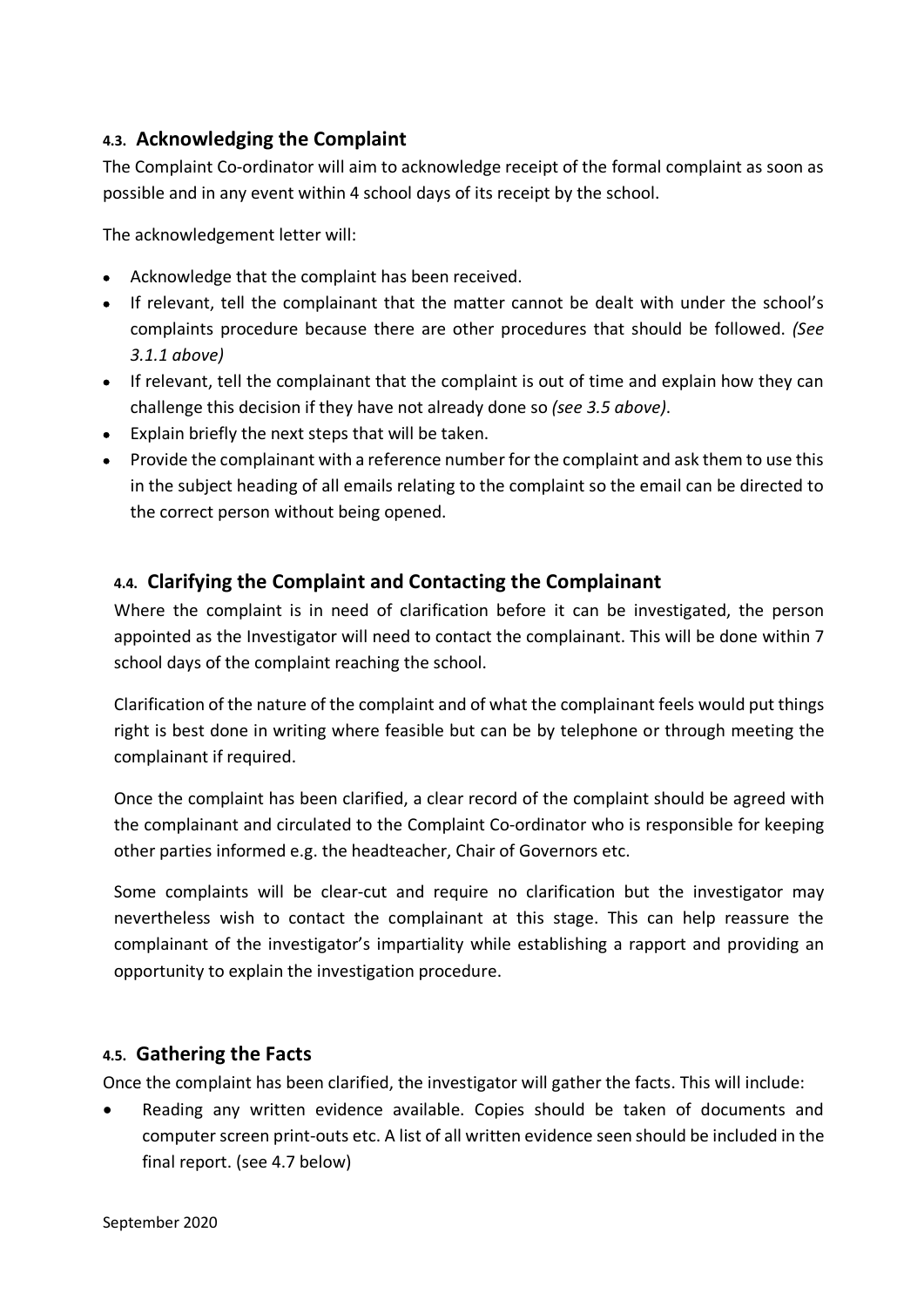- Interviewing the complainant and any other people relevant to the complaint, for example those who may have witnessed an incident. (See Appendix 3 for guidance on conducting interviews.)
- If appropriate, visiting the location where any alleged incident occurred if familiarity with the layout would aid understanding.

The Investigator will aim to complete this fact finding exercise within 10 school days.

Any member of staff against whom a complaint is made should be notified that a complaint has been received and that the appropriate procedure will be followed. It is *usually* not appropriate to provide the member of staff with details of the evidence on which the complaint is based until any investigation has been completed. However the member of staff does need to be able to understand the nature of any allegations against them.

## **4.6. Making a Decision and Identifying any Remedy**

Having completed the investigation, the investigator will come to a decision based upon their findings. The decision will be: either upheld, partly upheld or not upheld.

Where a complaint is upheld in whole or in part the investigator should consider what should be done to put the matter right. The general principle is that, as far as possible, the complainant should be put in the position he or she would have been in had things not gone wrong. This will have been helped by early contact with the complainant to establish what their expected outcome is.

The investigator's role is to make recommendations about possible remedies. The responsibility for ensuring the recommended action is considered, and implemented where relevant, lies with the headteacher and/or the governing body.

Appropriate remedies include:

- An apology or an expression of regret that the incident occurred. (Note this is not an admission of liability)
- An explanation
- An admission that the situation could have been handled differently or better (Note this is not the same as an admission of negligence)
- An assurance that the event which prompted the complaint will not recur
- An explanation of the action taken to ensure that the event complained of will not recur
- An undertaking to review school policies in light of the complaint

### **4.7. The Investigator's Report**

The investigator will produce a written report in which the findings of the investigation are documented within 7 schools days of completing the fact gathering.

The Investigator will decide on the format of the report. Where expedient, and especially in more complex complaints, it may be useful to write it under headings, such as:

September 2020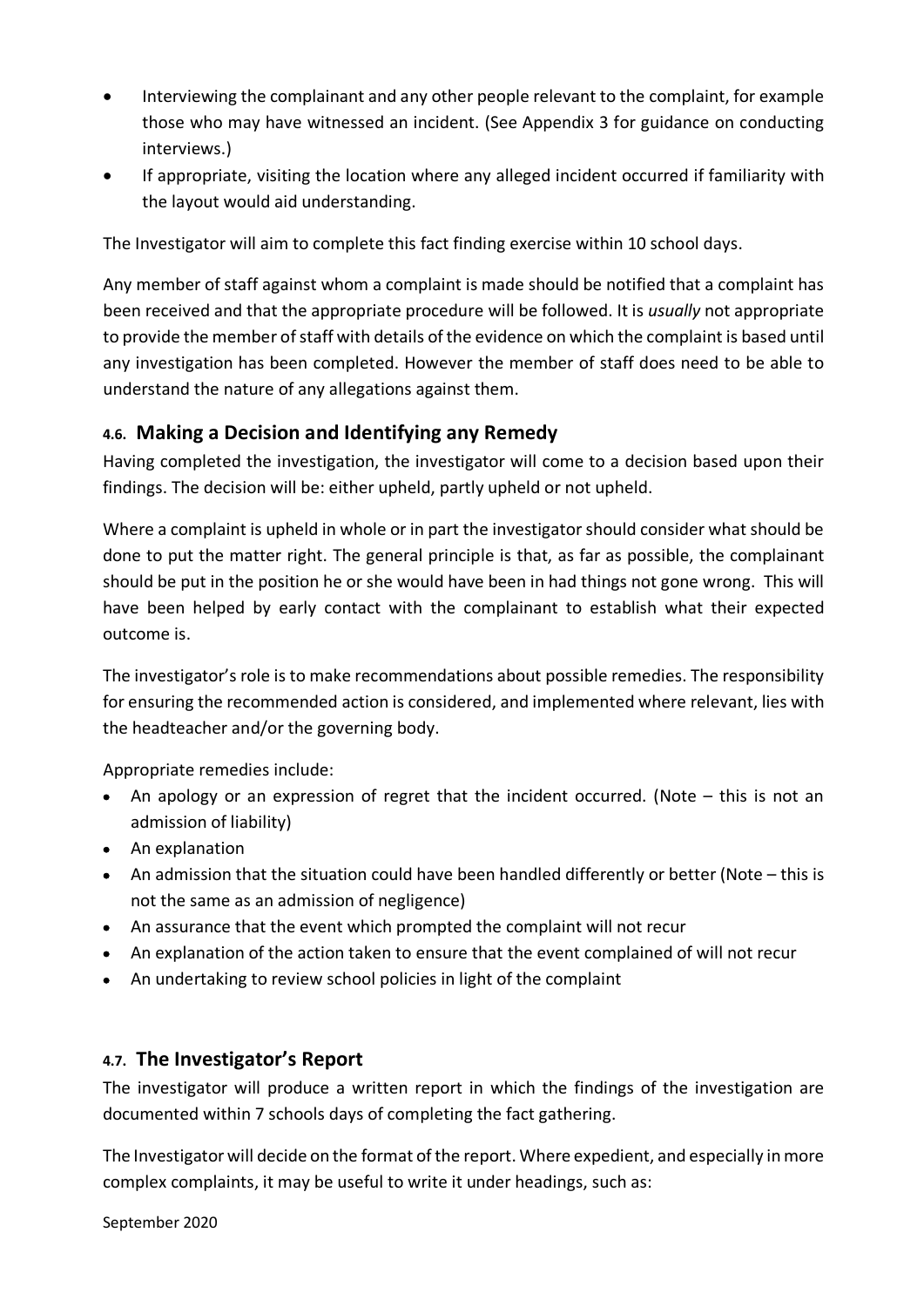- Complaint, including the complainant's desired outcome
- Process of investigation, including dates and times of interviews, documentation considered, etc.
- Background
- Findings
- Conclusion i.e. the decision regarding whether the complaint is upheld
- Recommendations
- Complainant's right of appeal to the governing body and what they should do next if still dissatisfied.

The report should be factually accurate, clear and concise. It should avoid jargon.

The report will include a decision on whether the complaint is upheld.

The report will be discussed with the Complaint Co-ordinator (where these roles are separate). The Complaint Co-ordinator will advise, where necessary, on data protection issues. As the report may contain sensitive personal information, consideration will be given to the Data Protection Act before it is released and some redactions may be necessary.

## **4.8. Disseminating the investigator's Report – The Conclusion to Stage 1 of the Formal Complaints Process**

The Complaint Co-ordinator is responsible for sending the report to the complainant. This will be done within 2 school days of its completion.

The complainant will be informed that if they remain dissatisfied with the way their complaint has been handled they can choose to take matters to the second formal complaints stage which will be referral to a panel of governors. They will be given contact details

The school needs to be confident that the complainant has received the report and therefore, if it is sent by email, the complainant will be asked to acknowledge receipt by return. If no acknowledgement is received a copy should be hand delivered or sent via 'signed for' post by the Complaint Co-ordinator.

The Complaint Co-ordinator will determine who else needs to receive a copy of the report or be informed of the outcome of the investigation, bearing in mind the need for confidentiality and the possibility of an appeal to the governing body.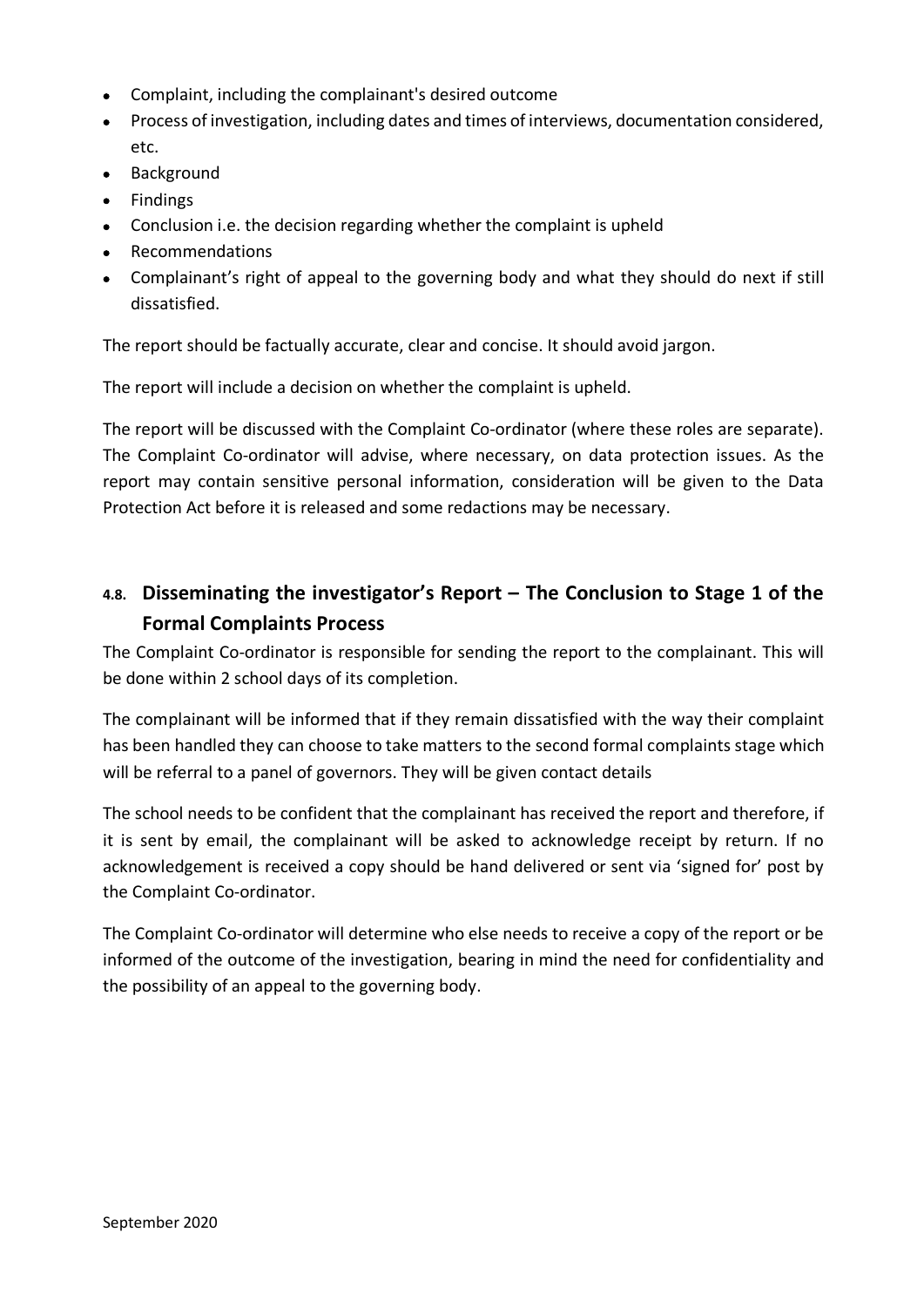# **5. STAGE 2 OF THE FORMAL COMPLAINTS PROCEDURE**

## **5.1. Triggering Stage 2 of the formal complaints process**

A complainant who remains dissatisfied with the outcome of stage 1 of the complaints process may choose to evoke Stage 2 which is referral of the matter to a panel of governors.

To do this the complainant should write to the contact and address they will have received with the Investigator's Report. This letter should:

- Be received by the school office within 10 calendar days of the complainant receiving the Investigator's report.
- Request that the matter is referred to governors' panel meeting.
- Explain in what way the complainant remains dissatisfied and what action they would like the school to take to address the issue at this stage.

Any request to pursue the complaint after the 10 calendar days has elapsed will not normally be considered but complainants who wish to lodge a late referral should contact the Clerk of Governors to give reasons for the delay. Such requests will be considered by the group of those governors who are already ineligible to sit on the panel by virtue of their prior knowledge of the case.

## **5.2. Receiving the referral for the complaint to be considered by a panel of governors**

The Chair of Governors or their nominee will arrange for the appointment of a 'Panel Clerk' (see Appendix 2 for an outline of the responsibilities of the role). This position will normally be filled by the Clerk to the Governing Body of Governors but the governing body may appoint another person to this role if it so decides. It is not necessary for Panel Clerk to have had no prior involvement in the details of the complaint but clear conflict of interest should be avoided.

The Panel Clerk will be the contact point for the complainant during stage 2 of the formal process.

The Panel Clerk will acknowledge receipt of the referral with 3 school days. See Appendix 4 for a model letter.

### **5.3. Arranging the panel meeting**

The Panel Clerk will aim to convene a governors' panel meeting as soon as possible, normally within 20 school days of receipt of the referral.

The Panel Clerk will need to liaise with the complainant, the school representative, panel

members plus any witnesses to make arrangements (see detailed information below 5.3.1 – 5.3.9) and will aim to write to all parties giving details of the date, time and venue within 7 school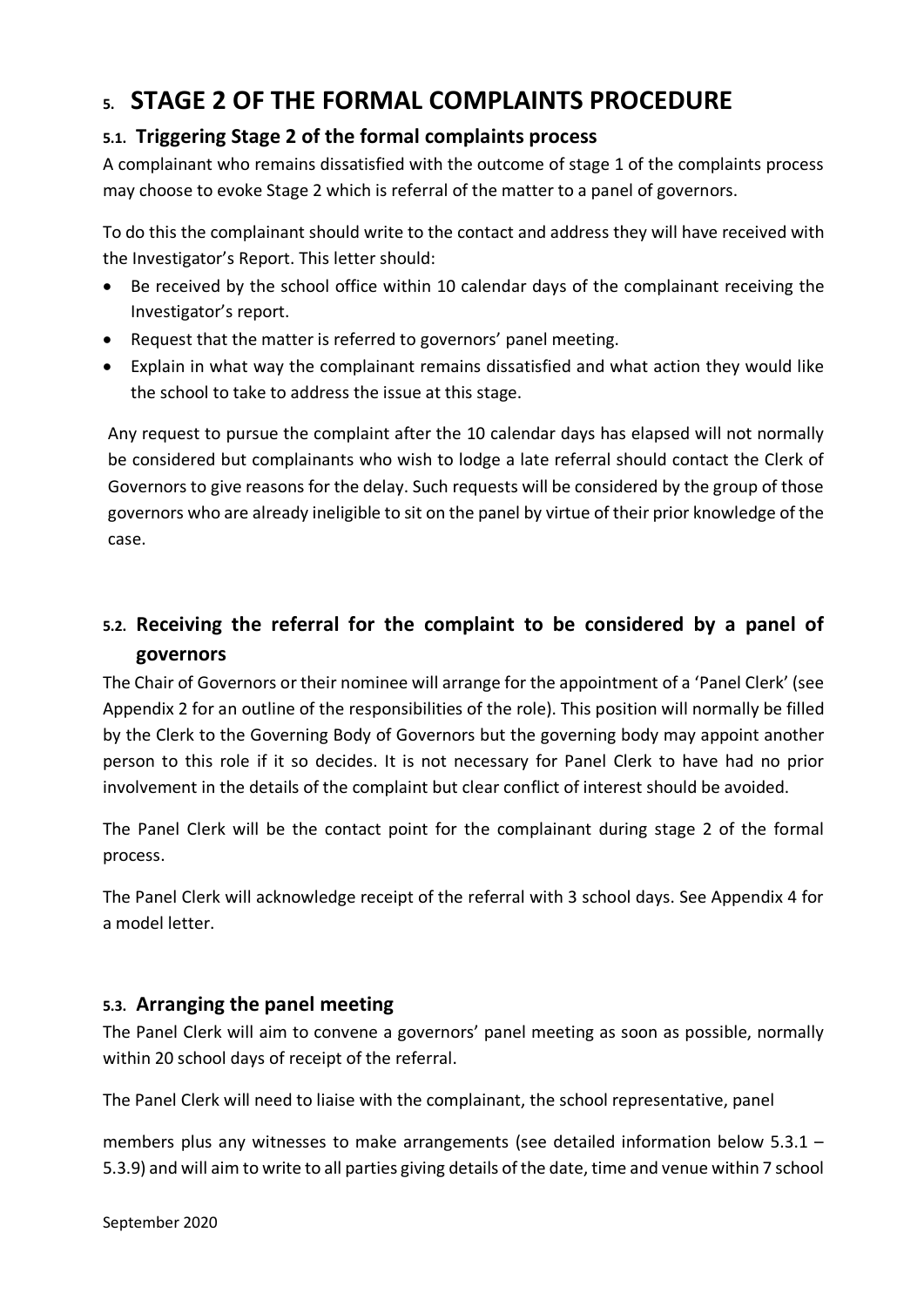days of receipt of the referral. If more time is needed to make arrangements the Panel Clerk will write to the complainant explaining the reason.

A model letter covering the content which the Panel Clerk should include in the letter to the complainant and school representative is available at Appendix 5.

The Panel Clerk should keep the Complaint Co-ordinator informed at all stages of the process.

#### *5.3.1. The school representative at the panel meeting*

The school will normally be represented at the panel meeting by the headteacher but the head may chose to nominate another person as the school representative in their stead.

The school representative is entitled to be accompanied at the panel meeting. Members of staff are advised that they are entitled to be accompanied by a friend, colleague or professional association /union representative.

Where the complaint relates to the governing body's area of responsibility  $-$  for example a complaint about a school policy – the Chair of Governors may be the most appropriate school representative.

The school representative will be expected to prepare written evidence for the panel meeting (see 5.3.5 below)

### *5.3.2. Selection of Panel members*

The panel will normally consist of three governors from the group who were elected to be potential panel members. (The elections normally take place at the first governing body of the school year). The responsibilities of panel members are outlined in Appendix 2.

The Panel Clerk should select the three panel members. The decision about the membership of a particular panel will depend on factors such as availability and whether any governors have prior knowledge of the complaint.

Where there are insufficient governors with no prior knowledge of the complaint, the governing body may co-opt associate members onto the governing body specifically for this role or the school will request help from a neighbouring school's governing body. This process will be coordinated by the Panel Clerk and Chair of Governors.

Complainants have the right to request an independent panel if they believe there is likely to be bias in the proceedings. Such requests will be considered by the group of those governors who are already ineligible to sit on the panel by virtue of their prior knowledge of the case.

If the headteacher or Chair of Governors decides that an advisor (e.g. from the Local Authority) may be needed at the panel meeting, they will inform the Panel Clerk who should attempt to arrange this.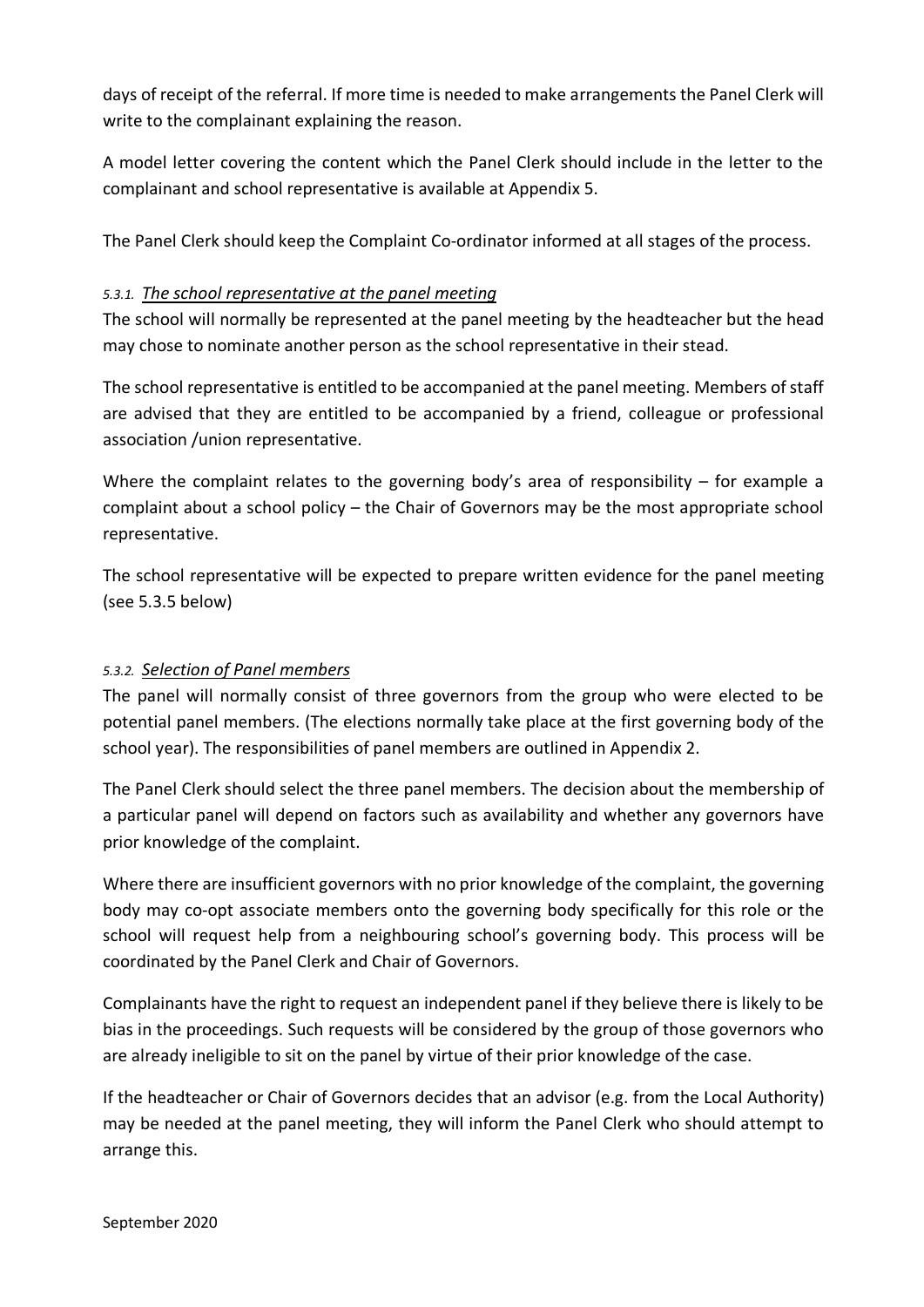#### *5.3.3. The date and time of the panel meeting*

The Panel Clerk should set the date, time and venue for the panel meeting, ensuring that the dates are convenient to all parties. Every reasonable effort should be made to find a date and time that is mutually convenient but if this proves unworkable the school reserves the right to set the date and time of the panel meeting without agreement.

Where two attempts have been made to schedule a convenient hearing and it has not been possible to accommodate the complainant, the Panel Clerk, in consultation with the Chair of Governors, may decide to conduct the panel hearing in the absence of the complainant. This is to ensure that the complaints process avoids unnecessary delays.

If a decision is taken to proceed in the complainant's absence the Panel Clerk will write to the complainant explaining why this decision has been taken. Notice will be given of the date and time of the panel meeting in the hope that the complainant will attend. If they do not, the panel meeting will proceed in their absence with the complainant's case resting on the written evidence available.

#### *5.3.4. The venue for the panel meeting*

The school will decide on the venue for the panel hearing. This will normally be at the school itself but, if the complainant informs the clerk of good reasons not to meet at the school and can propose another suitable and similarly cost effective venue, the Panel Clerk, in conjunction with the headteacher and/or Chair of Governors will consider this.

Suitable venues would need three separate rooms (one for the panel meeting itself and a waiting room for each of the parties) plus access to toilet and, ideally, refreshment facilities.

#### *5.3.5. Submitting written evidence before the panel meeting*

The Panel Clerk will ensure that panel members receive copies of the complainant's original complaint form, the investigator's report and the letter which the complainant sent when requesting the panel meeting.

The complainant and the school representative are both responsible for ensuring that they themselves submit any further written evidence which they will wish the panel members to consider.

This evidence needs to be received by the Panel Clerk at least 7 school days before the panel meeting. Any evidence that is received late may be ruled out of time by the panel members and will not necessarily be considered by them.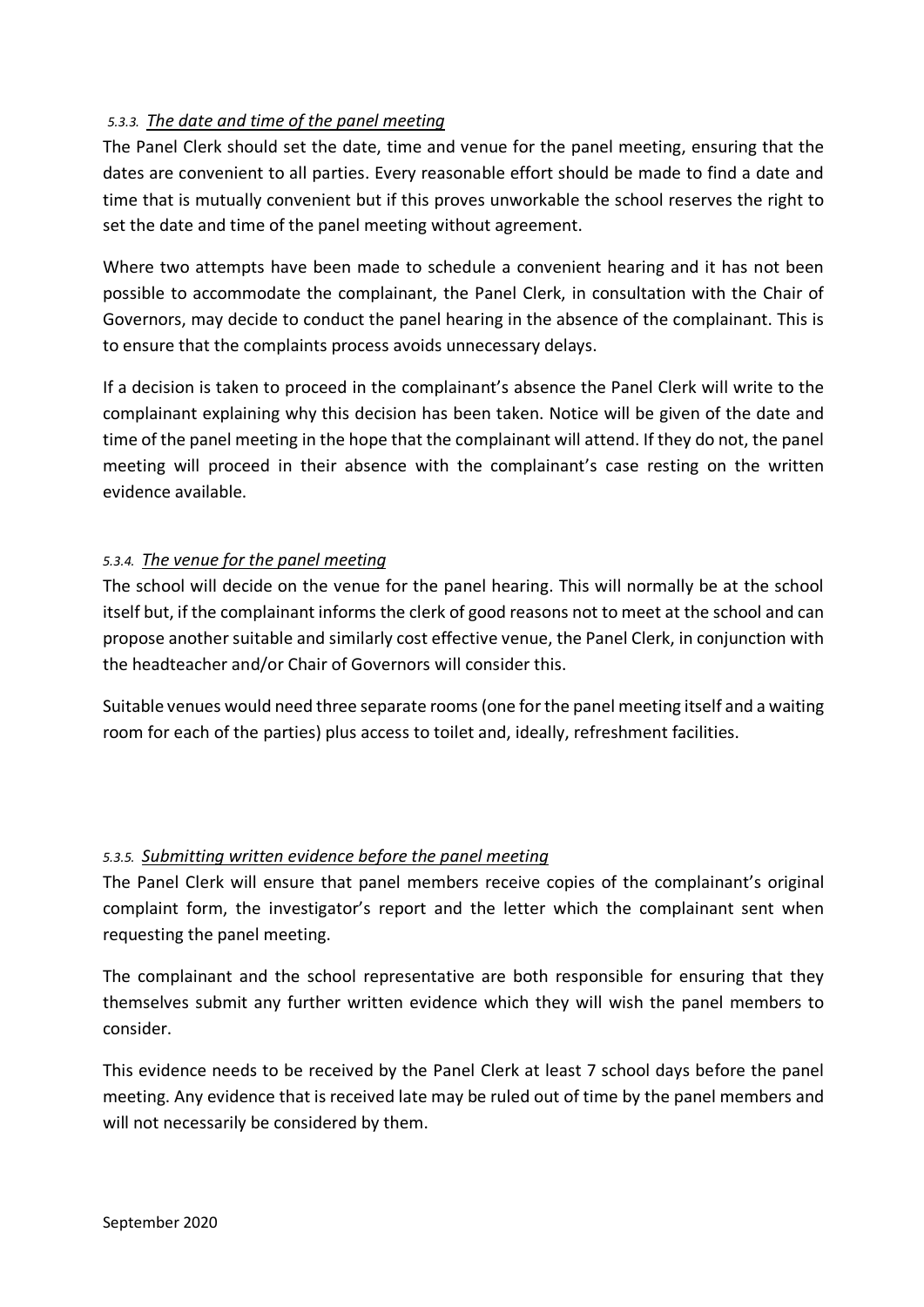The evidence which the complainant and the school representative should each provide will include:

- A signed statement explaining their case
- Any other written evidence they wish to present to panel members. This includes, where relevant, providing signed statements from their supporting witnesses.

The evidence should ideally be sent by email, preferably as PDF documents which will preserve formatting when transferred electronically. Where paper documentation is provided it is advisable that these are copies, not the originals.

Where documents are provided as hard copies, particularly where large or voluminous items are submitted, the Panel Clerk will use their discretion and may chose to make the item itself available to panel members rather than incur substantial copying costs.

## *5.3.6. Witnesses attendance at the panel meeting*

The aim should be to avoid the need for witnesses to attend a panel meeting where possible. In most instances witnesses should produce a signed statement and will only be required to attend the panel meeting if the complainant or school representative can show good reason for challenging their testimony  $-i.e.$  that their testimony is critical to the case and it can be contradicted.

If supporting witnesses are required for either the complainant or the school representative, the Panel Clerk should be informed of their names and contact details at the earliest opportunity and certainly within 7 school days of the panel meeting.

Neither the complainant nor the school representative can compel a witness, including a staff member, to attend. The panel members can decide if it is reasonable to draw any inference in relation to the facts as a result of non-attendance.

Great Tew School pupils will not attend panel meetings save in exceptional circumstances sanctioned by the headteacher or senior member of staff. If witness statements are required from pupils these will be arranged by school staff or the child's parents.

### *5.3.7. Drawing up the agenda for the panel meeting*

The Panel Clerk and Panel Chair will draw up the agenda for the panel meeting. This will be based on the model agenda available at Appendix 7, adapted for the circumstances.

### *5.3.8. Circulating written evidence before the panel meeting*

No less than 5 school days before the panel meeting, the Panel Clerk will provide panel members, the complainant, the school representative and Complaint Co-ordinator with a copy of:

- A list of all the individual documents being supplied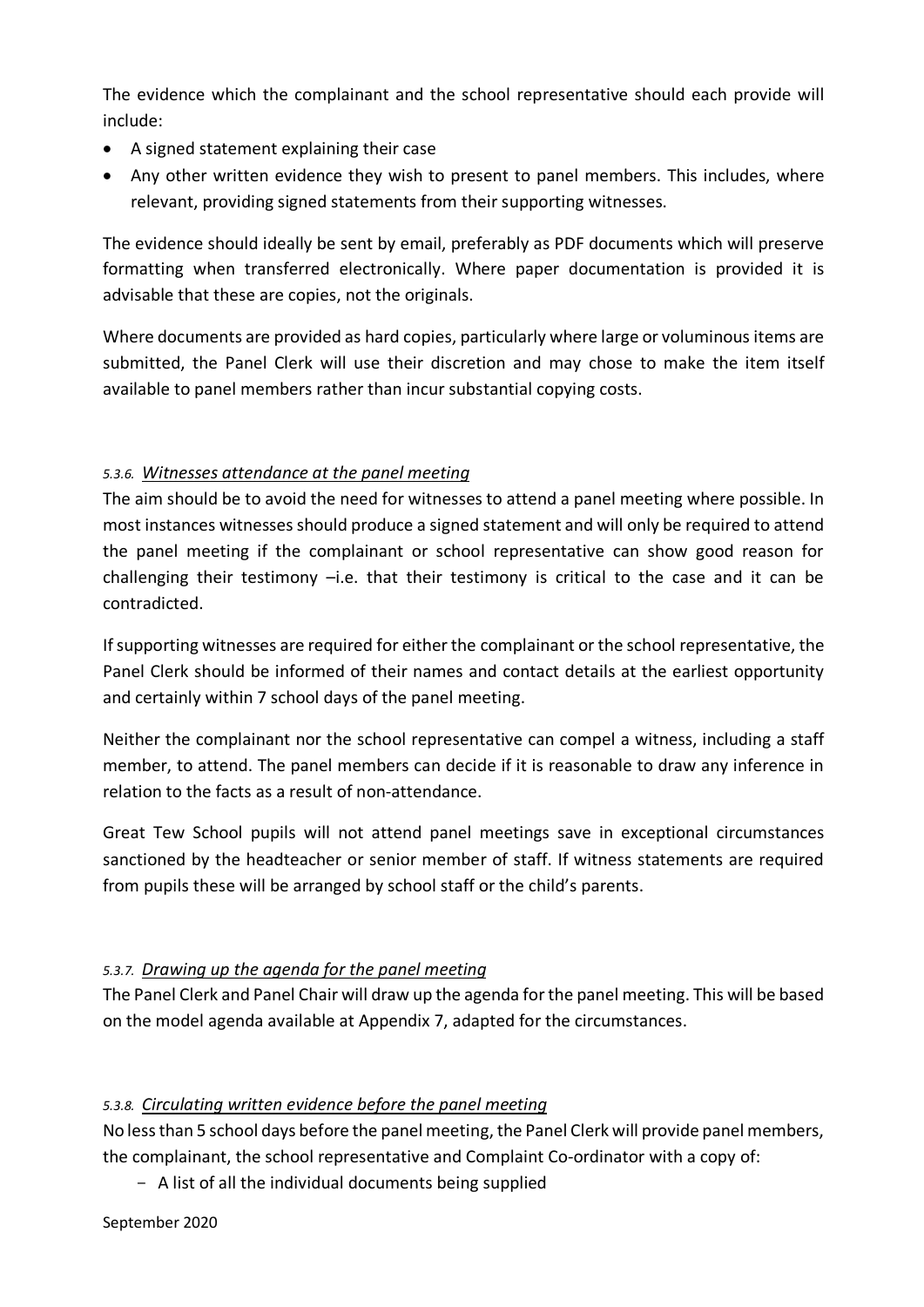- The complainant's original complaint form
- The Investigator's report
- The letter which the complainant sent when requesting the panel meeting.
- The panel meeting agenda
- The submissions provided by the school representative and the complainant
- Any witness statements

Where possible these copies will be provided by email.

Parties will be asked to bring the documentation to the panel meeting either in hard copy or on their own device. Parties should not rely on the availability at the meeting of Wifi or a power supply to access devices.

If either the school representative or the complainant has not provided the written evidence requested, the Panel Clerk should make this clear to all parties.

#### *5.3.9. Preparation by panel members before the panel meeting*

Prior to the panel meeting the panel members will:

- Elect one of their number as Chair. The responsibilities of the Panel Chair are outlined in Appendix 2.
- Familiarise themselves with the complaints procedure in particular in relation to their powers (see 3.2 above).
- Read the written evidence which the Panel Clerk provides to them. (see 5.3.5 and 5.3.8 above). Note: If documentation is submitted after the deadlines set in the procedure, the Panel Clerk will inform the panel members who will make a decision about whether to allow consideration of the late evidence.
- Preserve their independence by ensuring they do not discuss the matter other than among themselves. They should not discuss the details of the complaint with school personnel, the complainant, witnesses etc. prior to the panel meeting.

### **5.4. Conducting the panel meeting**

#### *5.4.1. Before the meeting*

The Panel Clerk will:

- Ensure the seating in the panel meeting room is arranged appropriately. (A triangular shape which allows for differentiation of the parties without being too 'court-like' may be ideal.)
- Greet the complainant on arrival at the school and show them to the waiting area.
- Accompany the parties to the meeting room. Both the complainant and school representative should enter the meeting at the same time. (The Clerk should be particularly aware of ensuring that the panel members are not speaking to the school representatives before the complainant arrives. Even if talking about unrelated matters it may give the impression that panel members are being influenced.)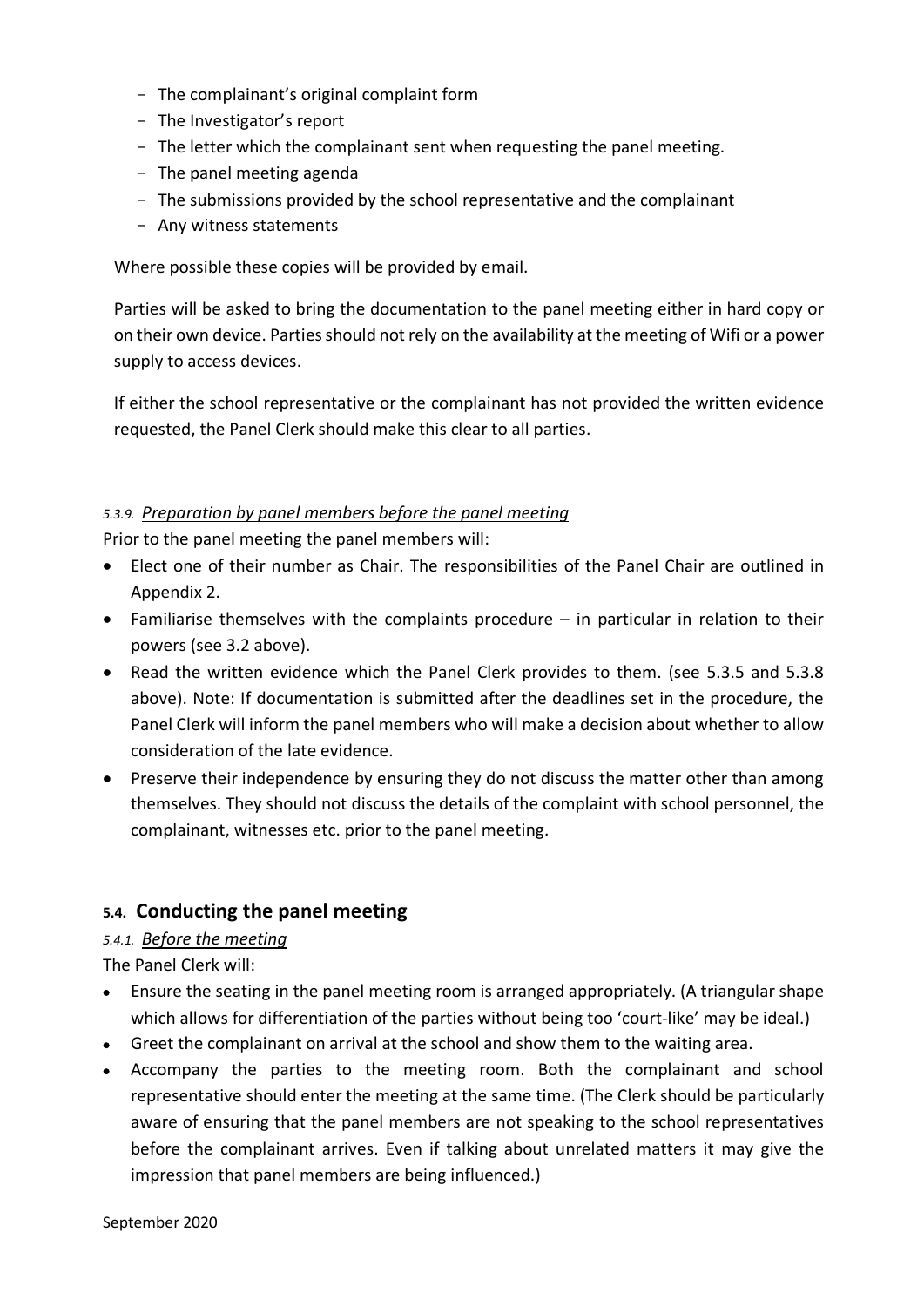#### *5.4.2. Introduction*

The Panel Clerk will minute the meeting and will advise the Chair on procedure throughout the meeting.

The Panel Chair will:

- Ask the people in the room to introduce themselves and will explain how the meeting will be run.
- Remind the parties that panel members have no prior knowledge of or involvement with the complaint, save for the pre-reading which has been provided to everyone present.
- Explain how the meeting will be conducted using the formal agenda (see 5.3.7)
- Explain the powers open to the panel with respect to the specific complaint. (See 3.2 review or reconsideration)
- Remind all parties that questions normally go through the Chair. (Note: the Chair may allow flexibility if this seems appropriate.)
- Consider setting a realistic finish time for the part of the meeting that involves the attendance of the school representative and complainant, with timings for submission.

#### *5.4.3. The complainant makes their case*

The complainant is invited to explain their complaint, and, if applicable, is followed by their witnesses. (Witnesses are only required to attend for the part of the hearing in which they give their evidence.)

The school representative may question both the complainant and the witnesses after each has spoken.

Panel members or any advisor present may ask questions at any point.

#### *5.4.4. The school representative makes their case*

The school representative is invited to explain the school's actions, and, if applicable, is followed by their witnesses. (Witnesses are only required to attend for the part of the hearing in which they give their evidence.)

The complainant may question both the school representative and the witnesses after each has spoken.

Panel members or any advisor present may ask questions at any point.

#### *5.4.5. Summing up*

The complainant is then invited to sum up their complaint.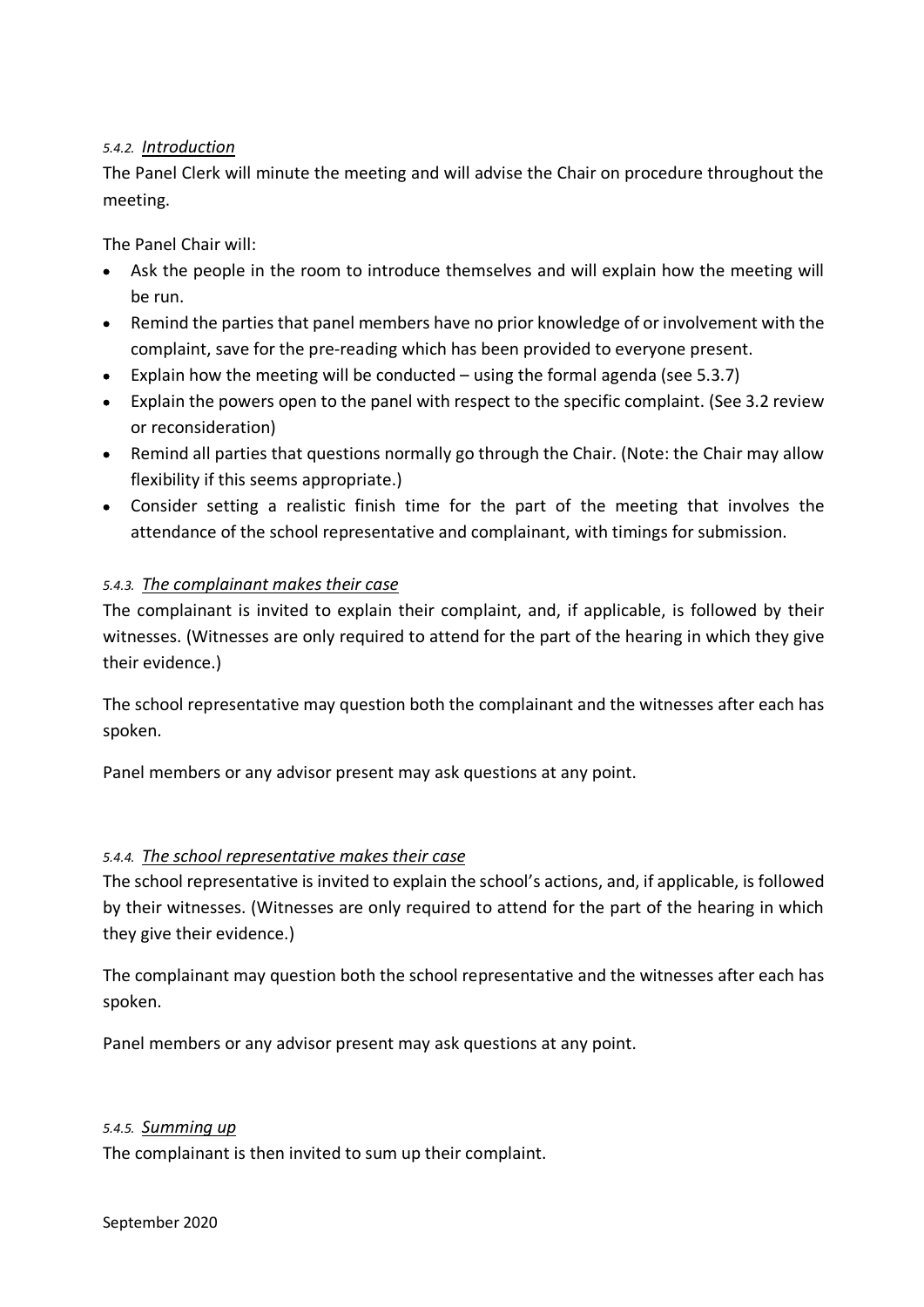The school representative is then invited to sum up the school's actions and response to the complaint.

The chair explains that both parties will hear from the panel within five school days.

Both parties leave together while the panel decides on the issues.

#### *5.4.6. Decision making*

The Panel Clerk and any advisor will remain for this part of the meeting in order to offer clarification if required. The governors' deliberations will not be minuted.

The panel members will reach a decision as to whether or not to uphold the complaint in part or in full and what action the school needs to take to resolve the matter, if any.

In very rare cases governors may need to take further advice and will need to adjourn the matter. In these circumstances the Panel Clerk will notify the parties of the delay and the panel will reach a decision as soon as possible.

#### **5.5.** *The written decision - – The Conclusion of the Formal Complaints Process*

The panel members, in conjunction with the Panel Clerk, will produce a written response. This will detail:

- Whether the complaint is upheld, partly upheld or not upheld.
- A brief summary of the basis on which the governors arrived at this conclusion
- Any lessons learnt and what action is to be taken as a result of the complaint. Some possible remedies are listed at 4.6 above

A template for the panel decision letter is available at Appendix 8 to be used if helpful in the circumstances.

Panel Members will need to ensure that the written decision does not contain personal information that contravenes the Data Protection Act.

The written decision will explain that this is the last stage in the school's complaint procedure and that complainants who remain dissatisfied have the right of appeal to the Secretary of State for Education. The School Complaints Unit address will be given. See Appendix 8.

The Panel Clerk will communicate the panel's decision to the complainant as soon as possible and, in any event, within 5 school days. The school needs to be confident that the complainant has received the decision and therefore, if it is sent by email, the complainant will be asked to acknowledge receipt by return. If no acknowledgement is received a copy should be hand delivered or sent via 'signed for' post by the Panel Clerk.

The Panel Clerk will also inform the school representative, headteacher and Chair of Governors and Complaint Co-ordinator of the decision.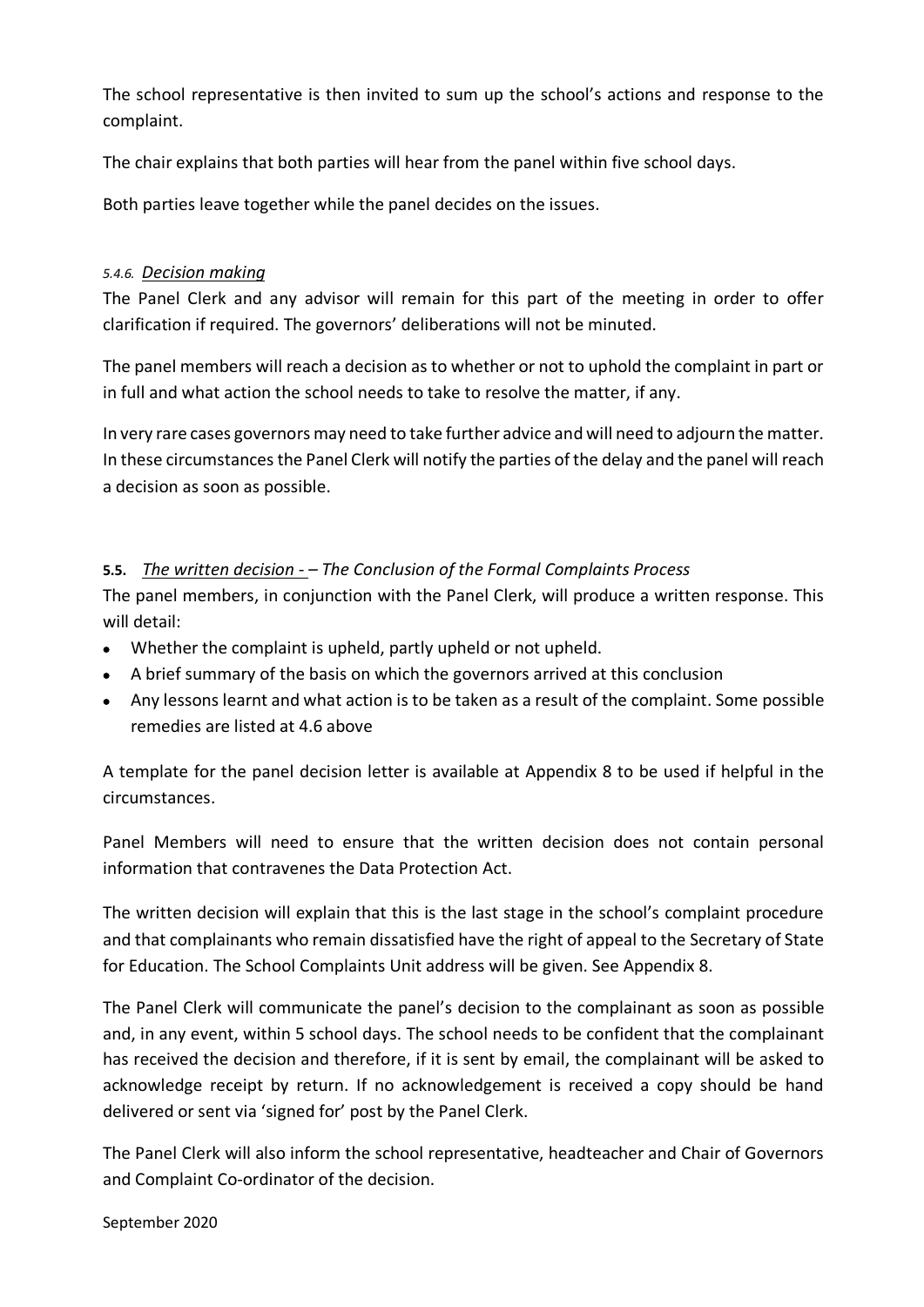## **6. AFTER A PANEL HEARING**

The Chair of Governors and the Panel Chair will both be responsible for following up, as appropriate, on any actions recommended by the panel meeting and on ensuring the wider governing body are appropriately informed about the complaint.

The Complaint Co-ordinator should ensure that there the school holds a full record – ideally both electronic and hard copy – of all aspects of the complaint.

## **7. POLICY REVIEW**

The policy will be reviewed by the Finance, Personnel, Buildings, Health & Safety Committee or the Full Governing Body every two years.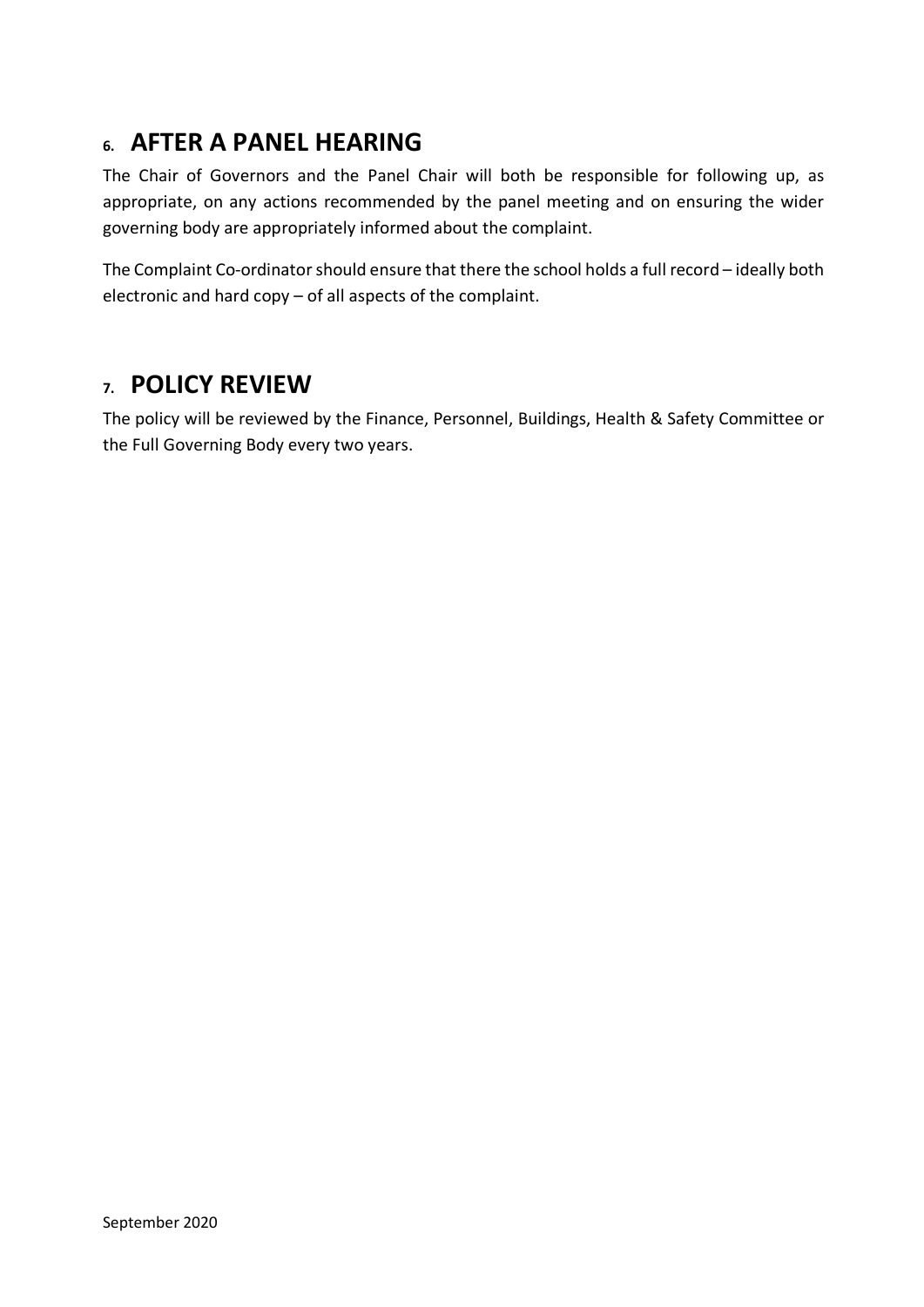# **Appendix 1: The Formal Complaint Form**

**Please let us know if you need help to complete this form or have any special needs that we should be aware of during the complaints process**

| Your name:                                   |
|----------------------------------------------|
| Address:                                     |
|                                              |
|                                              |
|                                              |
|                                              |
| Postcode:                                    |
| Email address:                               |
| Daytime telephone number:                    |
| Evening telephone number:                    |
| If applicable, name of child(ren) at school: |

Your relationship to the school e.g. parent, neighbour, member of the public:

Communicating via email is likely to be the most efficient means of dealing with your complaint but there can be privacy issues around email addresses. Please indicate whether you are happy for the school to use your email address in relation to this complaint.

| Yes |  |
|-----|--|
| No  |  |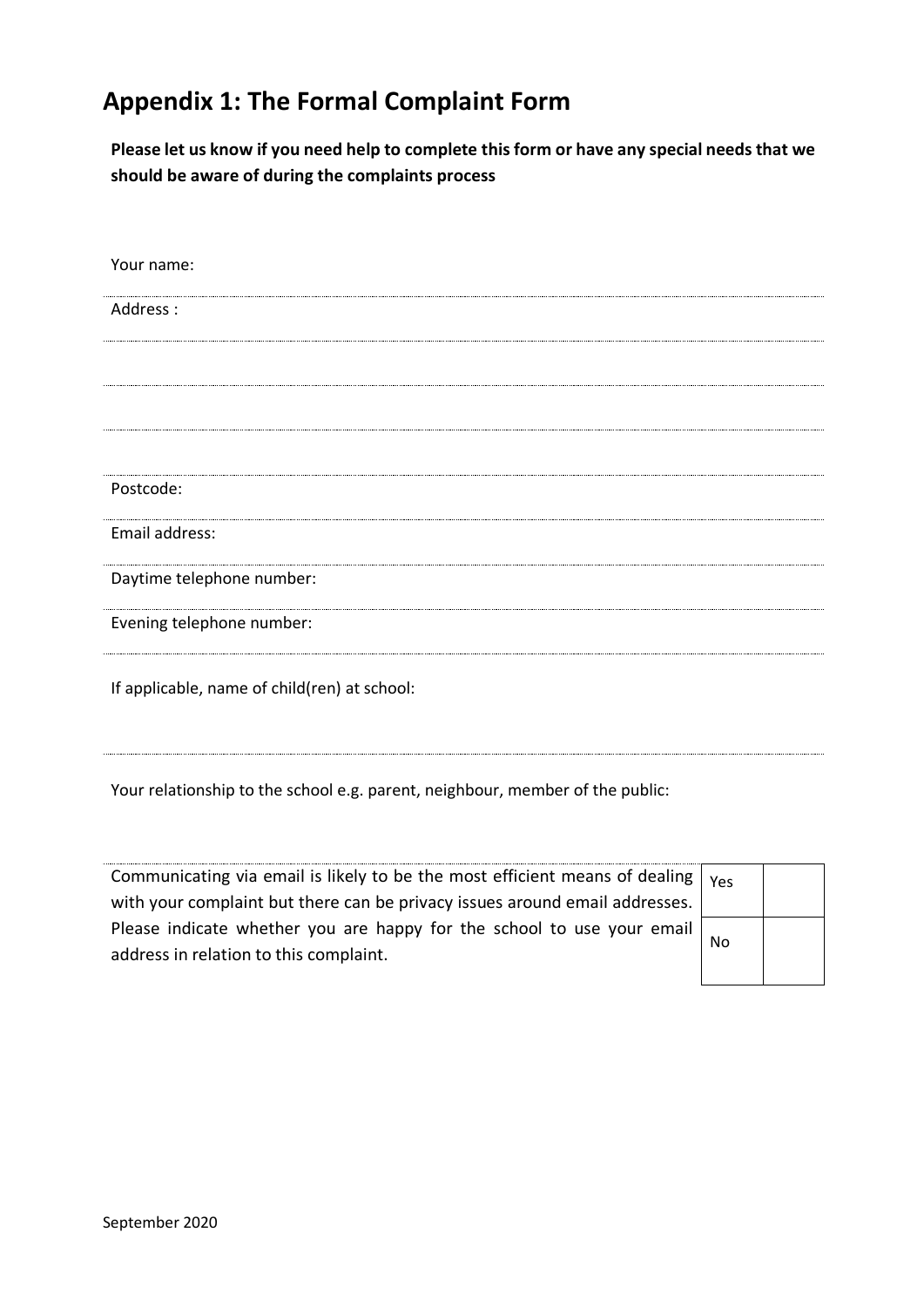# **Great Tew School Formal Complaint Form cont.**

Please give concise details of your complaint including dates, names of witnesses etc. to allow the matter to be fully investigated.

What action, if any, have you already taken to try and resolve your complaint?

(Who did you speak to and what was the response?)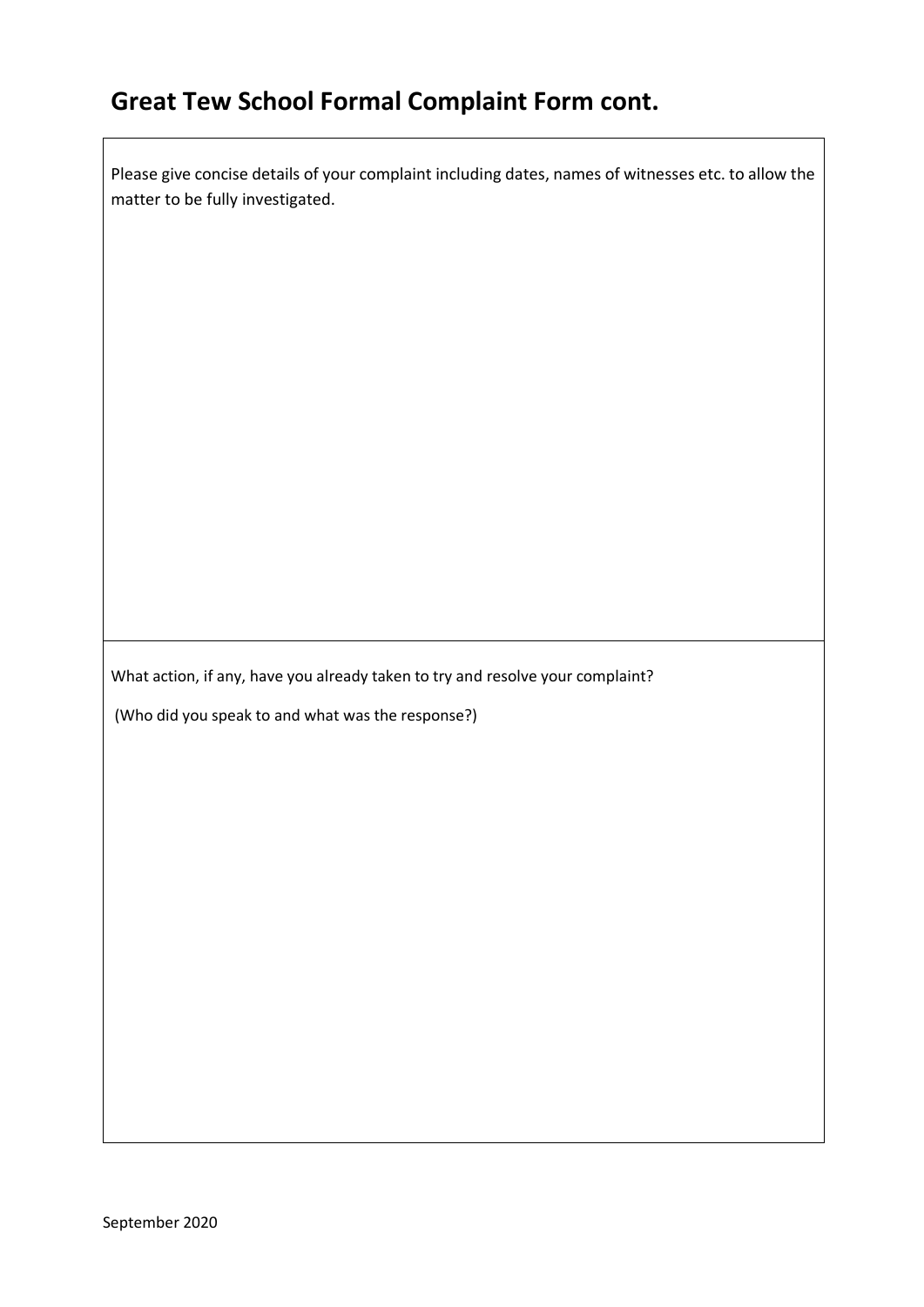## **Great Tew School Formal Complaint Form cont.**

What would you like the school to do to make improvements or put things right?

Are you attaching any paperwork? If so, please give details.

Please tick to acknowledge that you are aware that information provided in relation to this complaint may need to be shared with others as part of the proper investigation into this complaint.

Signature: Date: Date:

Please return the completed form to the school office, ideally as an email attachment.

The subject of the email should state: "COMPLAINT: FAO headteacher" or "COMPLAINT: FAO Chair of Governors" [as applicable]

The office email address is: office.2104@great-tew.oxon.sch.uk

Alternatively, the form can be posted to the school office during term time. The address is: Great Tew Primary School, Chipping Norton, Oxfordshire, OX7 4DB. Please mark the envelope, "CONFIDENTIAL" and address it to the headteacher or Chair or Governors as appropriate.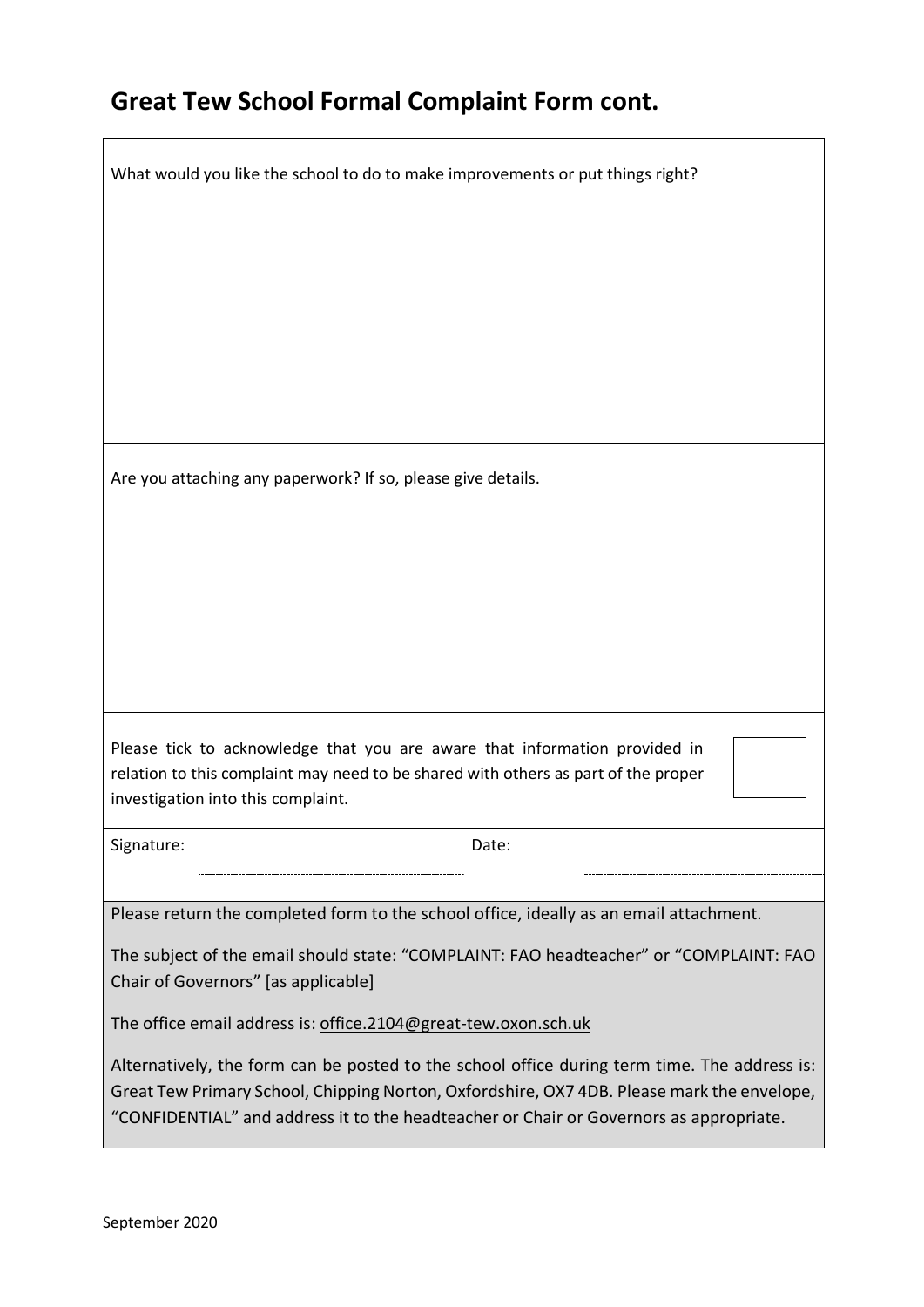## **Appendix 2: Roles and Responsibilities**

*Adapted from the Department for Education's 'Best Practice Advice for School Complaints Procedures 2016' p 16-19*

#### **The Complainant**

The complainant or person who makes the complaint will receive a more effective response to the complaint if he/she:-

- co-operates with the school in seeking a solution to the complaint;
- expresses the complaint in full as early as possible;
- responds promptly to requests for information or meetings or in agreeing the details of the complaint;
- asks for assistance as needed;
- treats all those involved in the complaint with respect;
- refrain from publicising the details of their complaint on social media and respect confidentiality.

#### **The Complaints Co-ordinator**

The complaints co-ordinator should:-

- ensure that the complainant is fully updated at each stage of the procedure;
- liaise with staff members, headteacher, Chair of Governors and Clerk to ensure the smooth running of the complaints procedure;
- keep records;
- be aware of issues regarding:
	- o sharing third party information;
	- $\circ$  additional support this may be needed by complainants when making a complaint including interpretation support.

#### **The Investigator**

The Investigator is the person involved in Stages 1 of the procedure. The Investigator's role can include:-

- providing a comprehensive, open, transparent and fair consideration of the complaint through:
	- o sensitive and thorough interviewing of the complainant to establish what has happened and who has been involved;
	- o consideration of records and other relevant information;
	- o interviewing staff and children/young people and other people relevant to the complaint;
	- o analysing information;
- effectively liaising with the complainant and the complaints co-ordinator as appropriate to clarify what the complainant feels would put things right. The complaint co-ordinator should be kept informed of all stages of the investigation.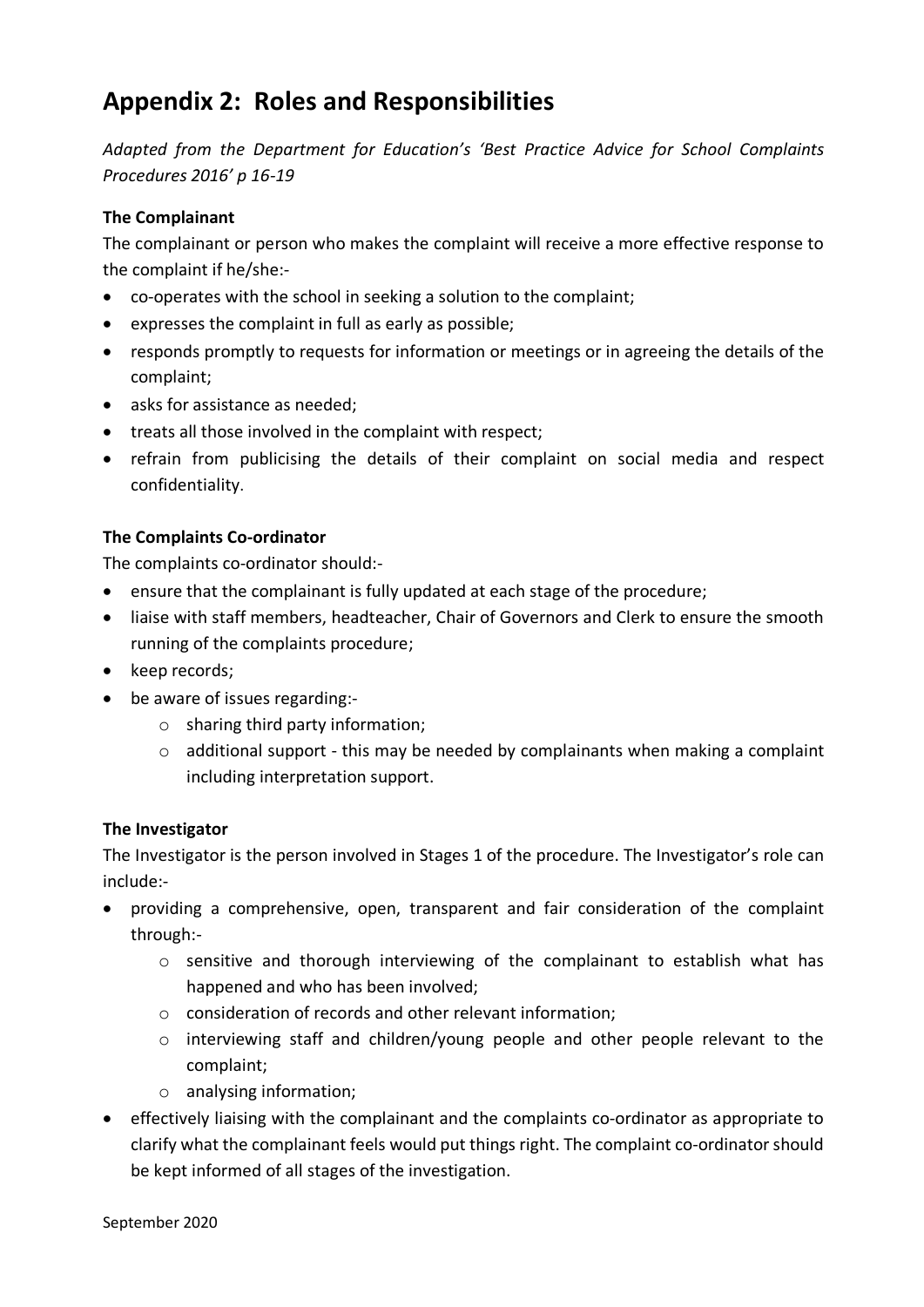- identifying solutions and recommending courses of action to resolve problems;
- being mindful of the timescales to respond; and
- responding to the complainant in plain and clear language.

The person investigating the complaint should make sure that they:

- conduct interviews with an open mind and be prepared to persist in the questioning;
- keep notes of interviews or arrange for an independent note taker to record minutes of the meeting
- ensure that any papers produced during the investigation are kept securely pending any appeal
- be mindful of the timescales to respond
- prepare a comprehensive report for the headteacher or complaints committee that sets out the facts, identifies solutions and recommends courses of action to resolve problems.

The headteacher or complaints committee will then determine whether to uphold or dismiss the complaint and communicate that decision to the complainant, providing the appropriate escalation details.

#### **The Panel Clerk**

The Panel Clerk is the contact point for the complainant for the panel meeting and is expected to:-

- ensure that all people involved in the complaint procedure will be aware of the legislation around complaints including the Equality Act 2010, Data Protection Act 2018, GDPR and Freedom of Information Act 2000;
- set the date, time and venue of the hearing, ensuring that the dates are convenient to all parties and that the venue and proceedings are accessible;
- collate any written material and send it to the parties in advance of the hearing;
- meet and welcome the parties as they arrive at the hearing;
- record the proceedings;
- circulate the minutes of the panel hearing;
- notify all parties of the panel's decision;
- liaise with the complaints co-ordinator.

#### **The Panel Chair**

The Panel Chair has a key role in ensuring that:-

- the meeting is minuted usually by the Panel Clerk;
- the remit of the panel is explained to the complainant and both they and the school have the opportunity of putting their case without undue interruption;
- the issues are addressed;
- key findings of fact are made;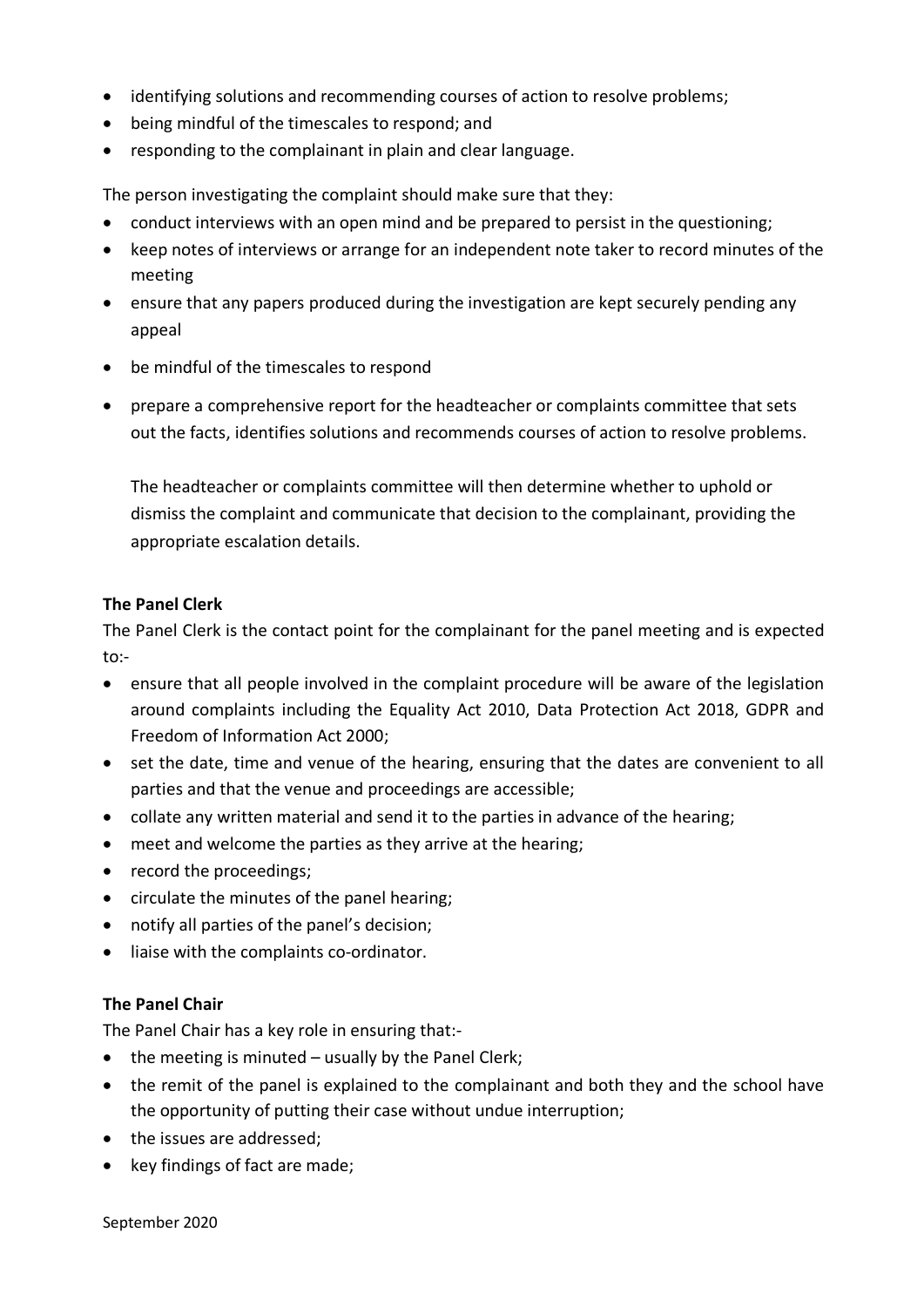- parents/carers and others who may not be used to speaking at such a hearing are put at ease – this is particularly important if the complainant is a child/young person;
- the hearing is conducted in an informal manner with everyone treated with respect and courtesy;
- the layout of the room will set the tone care is needed to ensure the setting is informal and not adversarial;
- the panel is open-minded and acts independently;
- no member of the panel has an external interest in the outcome of the proceedings or any involvement in an earlier stage of the procedure;
- both the complainant and the school are given the opportunity to state their case and seek clarity;
- written material is seen by everyone in attendance, provided it does not breach confidentiality or any individual's rights to privacy under the DPA 2018 or GDPR. If a new issue arises it would be useful to give everyone the opportunity to consider and comment upon it; this may require a short adjournment of the hearing;
- liaise with the Panel Clerk and complaints co-ordinator.

#### **Panel Member**

Panellists will need to be aware that:-

• it is important that the review panel hearing is independent and impartial, and that it is seen to be so;

No governor may sit on the panel if they have had a prior involvement in the complaint or in the circumstances surrounding it.

- the aim of the hearing, which will be held in private, will always be to resolve the complaint and achieve reconciliation between the school and the complainant; However, it must be recognised that the complainant might not be satisfied with the outcome if the hearing does not find in their favour. It may only be possible to establish the facts and make recommendations which will satisfy the complainant that his or her complaint has been taken seriously.
- many complainants will feel nervous and inhibited in a formal setting; Parents/carers often feel emotional when discussing an issue that affects their child. The panel chair will ensure that the proceedings are as welcoming as possible.
- *Note: Great Tew pupils will not normally attend panel meetings but there may be circumstances where young people under the age of 18 do take part in proceedings.* Extra care needs to be taken when the complainant is a child/young person and present during all or part of the hearing;

Careful consideration of the atmosphere and proceedings will ensure that the child/young person does not feel intimidated. The panel should respect the views of the child/young person and give them equal consideration to those of adults.

If the child/young person is the complainant, the panel should ask in advance if any support is needed to help them present their complaint. Where the child/young person's parent is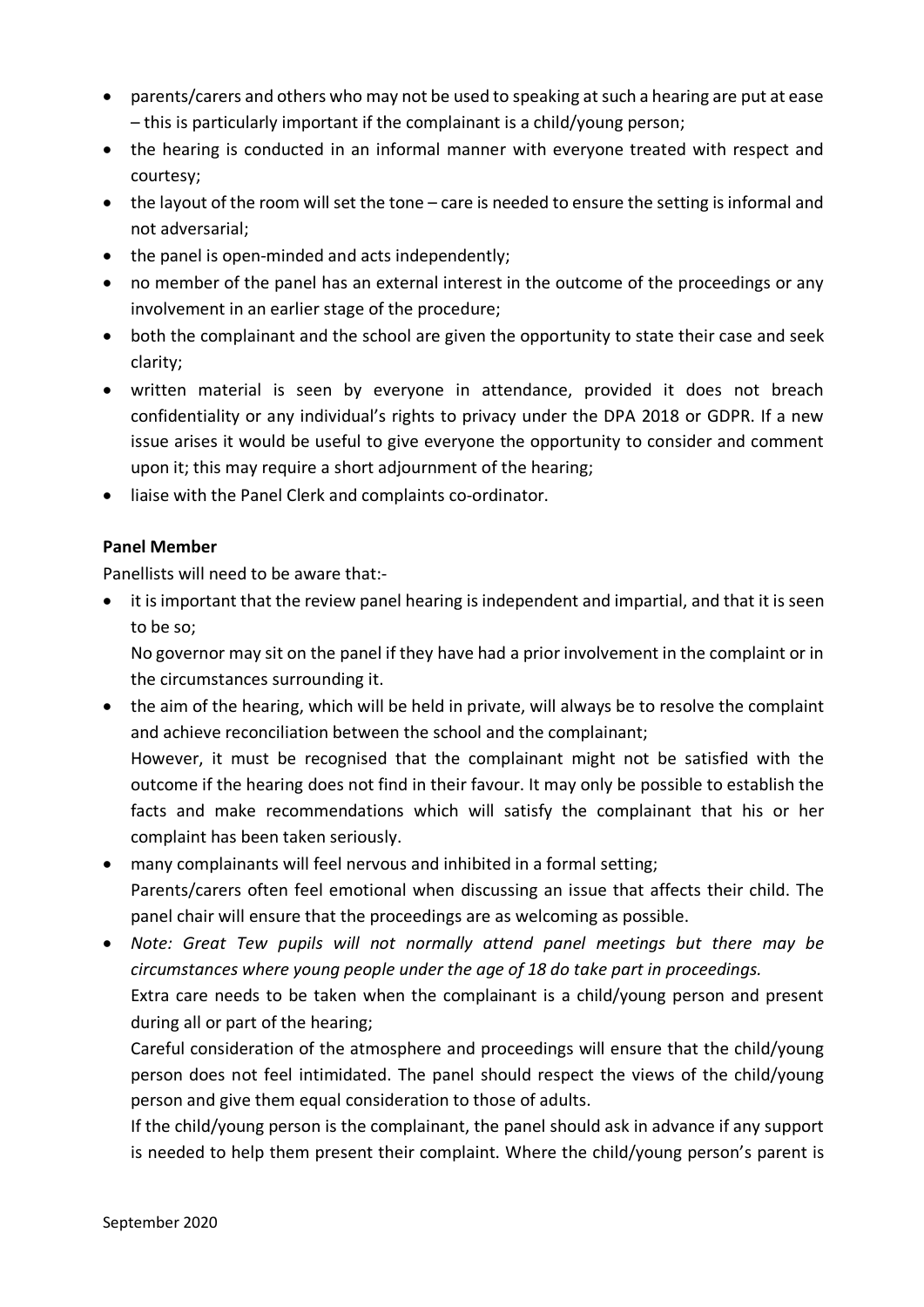the complainant, the panel should give the parent the opportunity to say which parts of the hearing, if any, the child/young person needs to attend.

The parent should be advised however that agreement might not always be possible if the parent wishes the child/young person to attend a part of the meeting which the panel considers not to be in the child/young person's best interests.

• The welfare of the child/young person is paramount.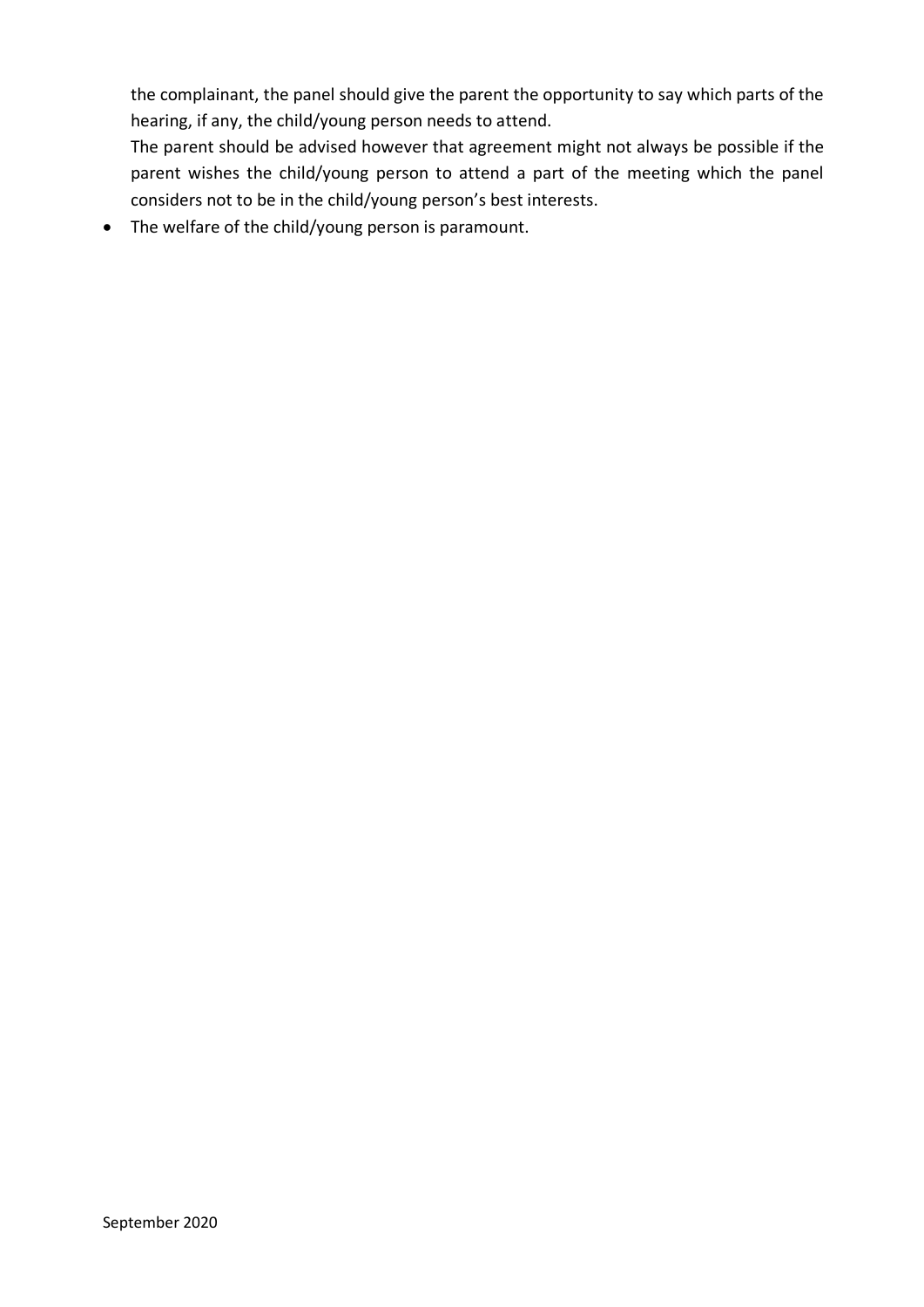# **Appendix 3: Tips for complaints process interviews**

Interviewing the complainant and any other people relevant to the complaint, for example those who may have witnessed an incident. Note:

- Any interviewee is entitled to be accompanied by someone unconnected with the complaint, e.g. a union representative or friend.
- Ideally a minute taker should be present.
- A formal record should be kept of all interviews. The record should be agreed by the investigator and interviewee and signed and dated by both as a true record of the interview. This will normally be done within 48 hours of the interview. If there is no agreement on particular matters the disagreement should be recorded.
- Where it is necessary to interview a member of staff, the interview will normally be conducted by the staff member's line manager or the headteacher. The headteacher (or linemanager) will report back to the Investigator and, in all but the simplest of cases, the staff member will be asked to sign a record of the interview and/or provide a statement on the matter.
- Pupils will be interviewed as potential witnesses under this procedure only in extreme circumstances and only by the headteacher or a member of staff. The interest of the child is paramount.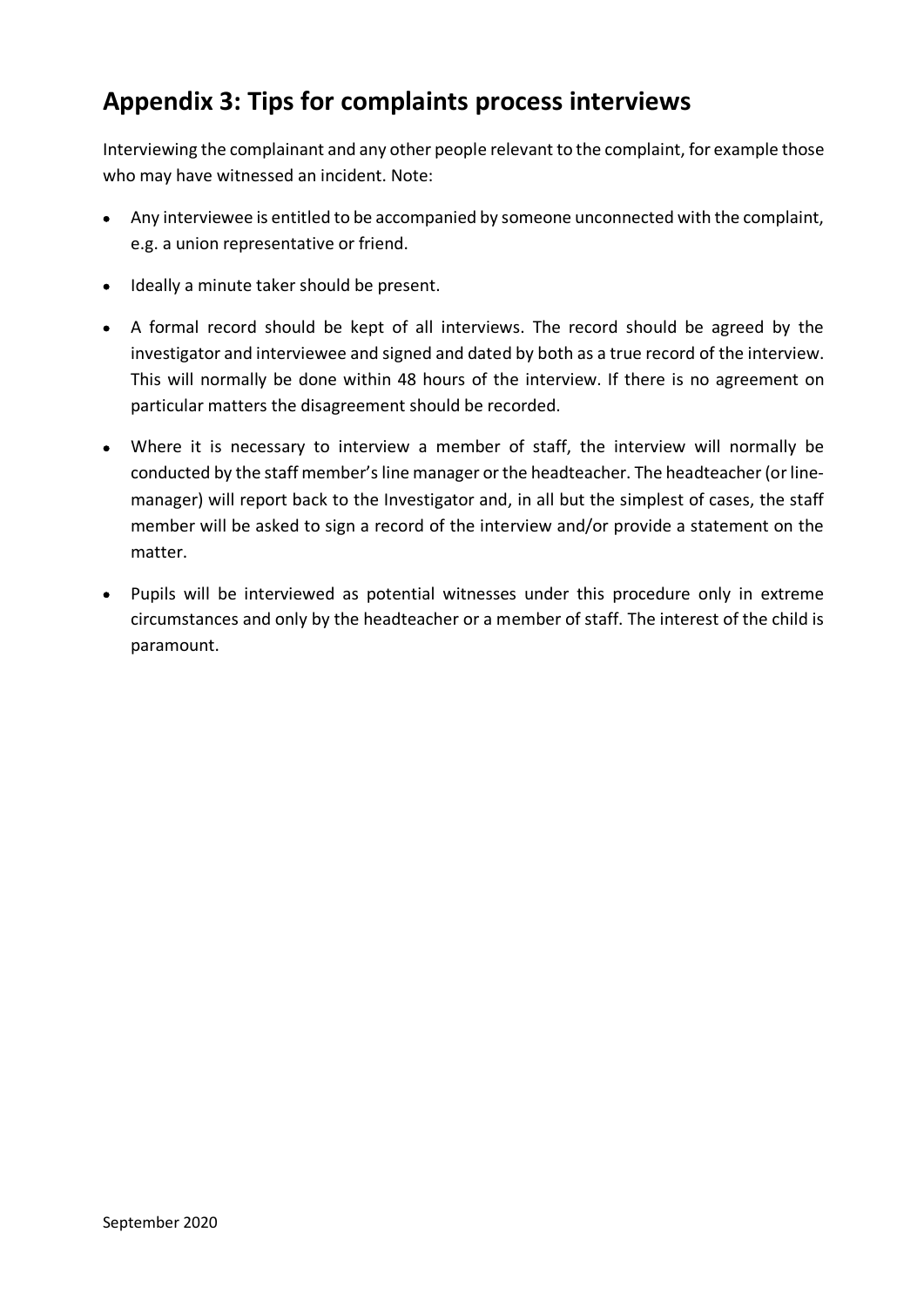# **Appendix 4: MODEL LETTER ACKNOWLEDGING REQUEST FOR PANEL MEETING**

*(Adapted from Hampshire Governor Services Good Practice Note 2014)*

#### Dear *Complainant*

#### **Re:** *[complaint]*

I am writing to acknowledge receipt of your letter dated . . . . . requesting that a governors' complaints panel hears your complaint that . . . . \* I have been appointed to clerk this panel meeting.

I will now draw together a panel of three governors who have not been involved in your complaint and then consult with you about a mutually convenient time and date for the meeting. We would anticipate holding the hearing within the next ….. days and so I would appreciate it if you could let me know, as a matter of urgency, whether there are any days or dates on which you would definitely not be able to attend. It is expected the panel meeting will last between ..… and ….. hours.

I will also be asking you and [name and/or position] who will represent the school at the panel meeting for any written submissions which will need to be distributed in advance of the meeting. You may wish to start putting this together now. Once I have all the paperwork, copies will be sent out simultaneously to all parties and the Panel prior to the meeting, together with a copy of the agenda. You will also have the opportunity to make verbal submissions at the meeting itself.

When there is an agreed date I will confirm this date and the venue and let you know the deadline for the submission of any paperwork.

Yours sincerely

Clerk to the Governors' complaints panel

#### cc Headteacher, Chair of Governors, others?

**\*** *Sometimes complainants have not made it clear why they are taking their complaint to the complaints panel. You may need to clarify this at this stage by asking that they send you a short note explaining the reasons for taking the matter further (some schools may use a form for this purpose). This will help clarify the purpose of the hearing which might simply be that they don't agree with the headteacher/chair of governor's decision or the way they felt the complaint was handled. This will also highlight the situation where the complaint has changed and therefore would not be appropriate to be discussed at a panel meeting as the headteacher or chair of governors may not have already considered it. You might at this stage include in your letter something like "*Please could you let me have a brief note explaining your reasons for pursuing your complaint to this stage so that I can share this with the panel, headteacher and chair of governors."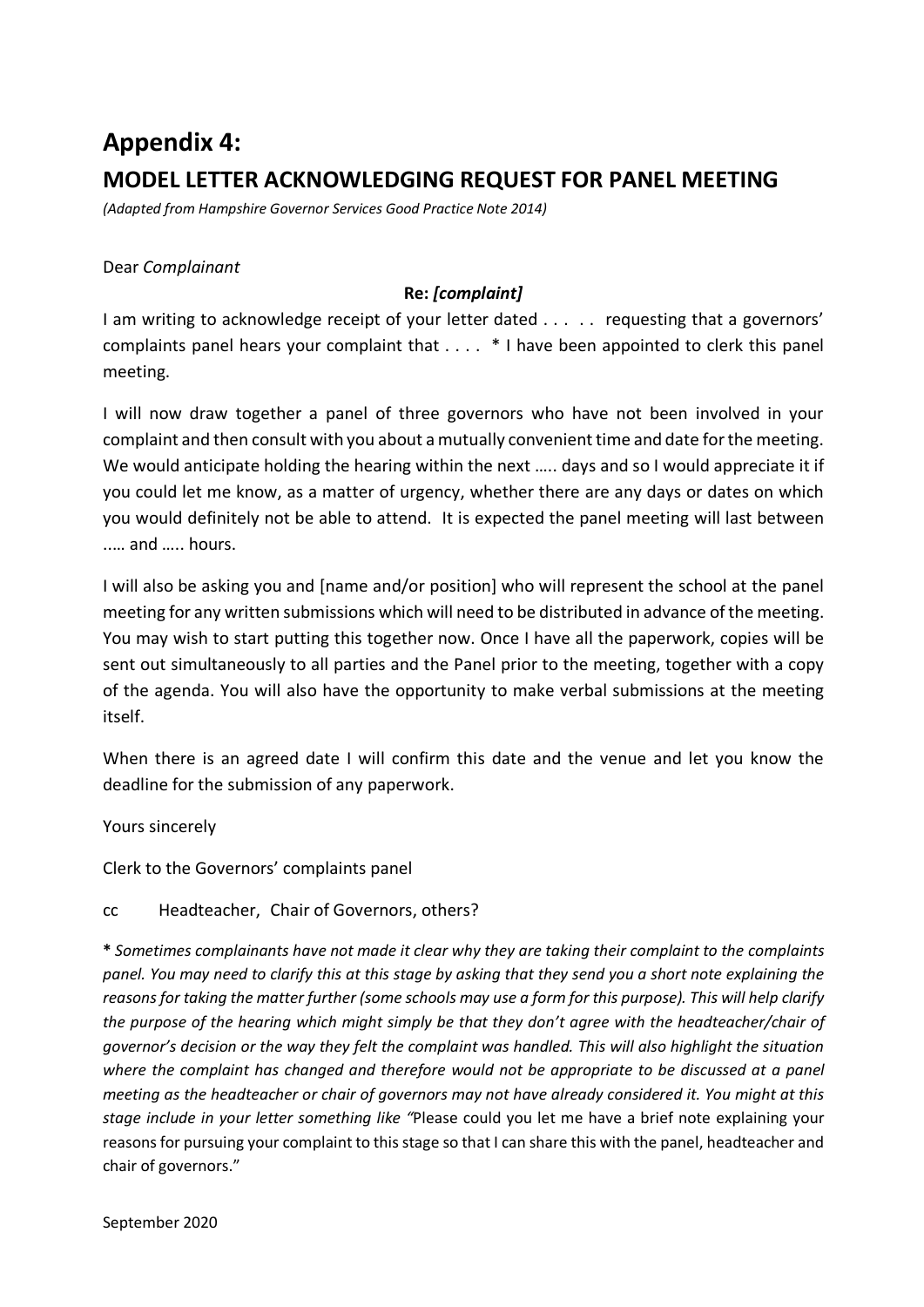# **Appendix 5: MODEL LETTER INFORMING COMPLAINANT OF THE PANEL MEETING**

*(Adapted from Hampshire Governor Services Good Practice Note 2014)*

Dear *Complainant* **[Note to panel clerk: A similar letter will need to be sent to the school representative]**

### **Re: [complaint]**

I am writing to confirm that the governors' complaints panel meeting will be held at *time,* on *day, date* at *venue.* The panel will be considering the complaint as set out in your complaint form dated . . .

If you wish to submit any paperwork for the governors' consideration please would you let me have this by . . . . . . . This will allow me time to redistribute all parties' paperwork to both parties and the panel members at least five days before the meeting. Any paperwork which you provide after this time may be ruled 'out of time' by the panel members and not considered by them.

Your documents should ideally contain a signed statement explaining your case, together with any other written evidence you wish to present to panel members. If you haven't supplied it already, you should include your reasons for pursuing your complaint to this stage and the outcomes you are seeking to resolve your complaint.

Where possible, please could you provide the paperwork via email, preferably as a PDF document as this will preserve formatting when transferred electronically? Where paper documentation is provided it is advisable that you provide copies, not originals.

You are welcome to bring a friend or representative to support you. Please could you let me know if you wish to do this, and who will be attending the meeting?

I have also written to the [name and/or position] who will represent the school at the panel meeting requesting their paperwork.

In addition to any documents which you or [name of the school's representative] provide, I will also forward to the panel members your original complaint form, your letter of .... where you requested the panel meeting and the report into your complaint which concluded stage 1 of the school's complaints process.

Yours sincerely

Clerk to the Governors' complaints panel

cc Panel Members

# **Appendix 6:**

September 2020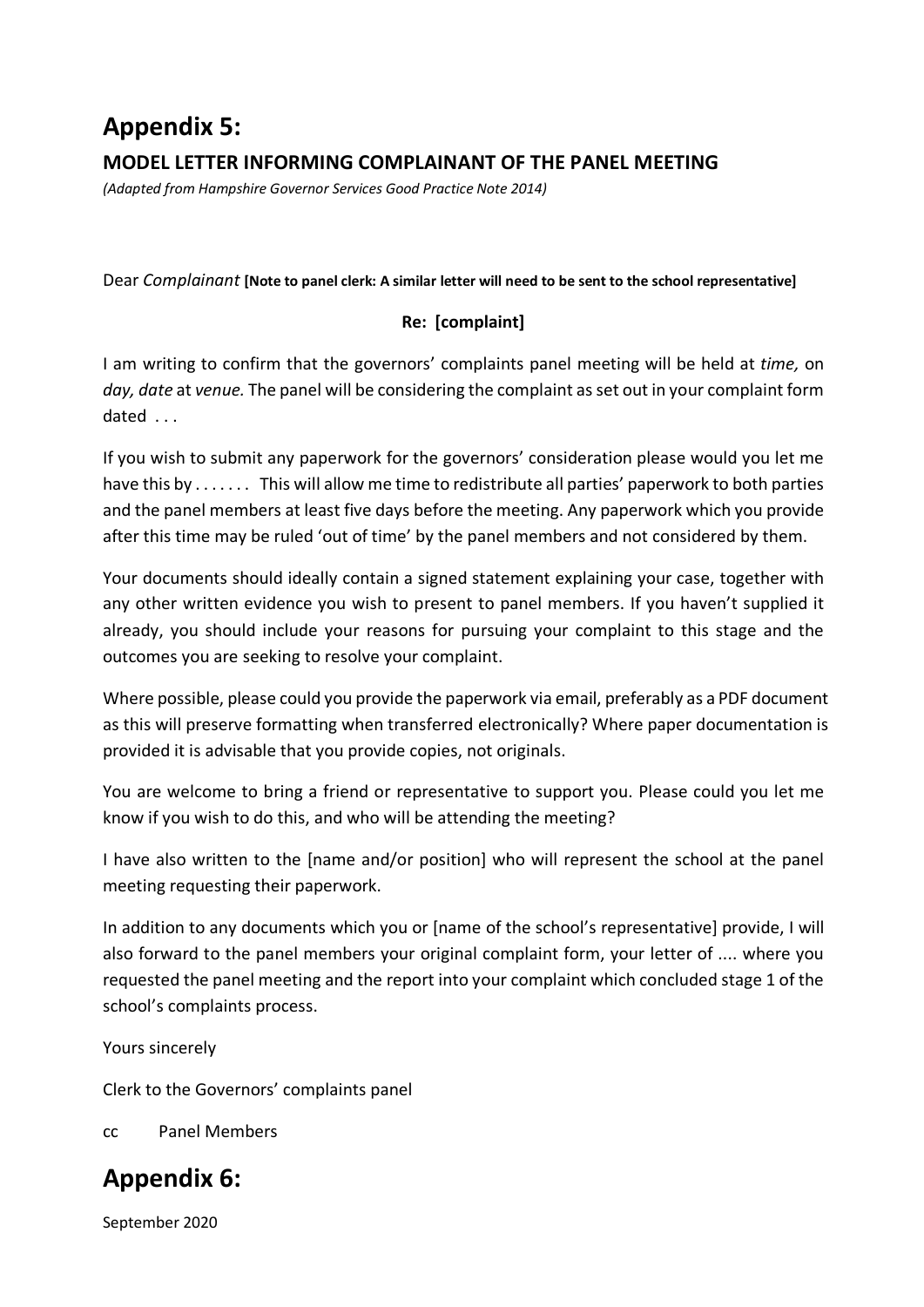#### **MODEL LETTER CONFIRMING ARRANGEMENTS FOR THE PANEL MEETING**

*(Adapted from Hampshire Governor Services Good Practice Note 2014)*

#### Dear Complainant

#### **Day/Date/time/venue of governors' complaints panel hearing**

I am writing to confirm the time of the govenors' complaints panel hearing. It would be helpful if you could arrive 10 minutes before the start. Please make your way to the office/[elsewhere] where you will be greeted.

Please find enclosed/attached the paperwork which will be considered at this meeting. The panel, yourself and [name and/or position] the school's representative have received the same paperwork. It will be helpful to bring copies of these to the meeting either printed or on a laptop/tablet device. Please note that we cannot guarantee internet connectivity or a power supply.

The panel members are  $\dots\dots$  (who will chair the meeting),  $\dots\dots$ , and  $\dots\dots$ .

Whilst the panel wishes to create a relaxed atmosphere, the chair will ensure that the attached formal agenda will be adhered to so that both parties will have an equal opportunity to ask questions and present their own views. (see Appendix 7)

At the end of the meeting all parties will leave the meeting room and the panel will stay to discuss the submissions and come to a conclusion. You will receive a letter explaining the outcome of the meeting within 5 school days.

This letter has also been sent to the [name and/or position] who will be the school's representative at the meeting.

If you have any queries before the meeting please do not hesitate to contact me via the school.

Yours sincerely

Clerk to the Complaints Panel

Encs (Note to clerk: list)

cc Panel members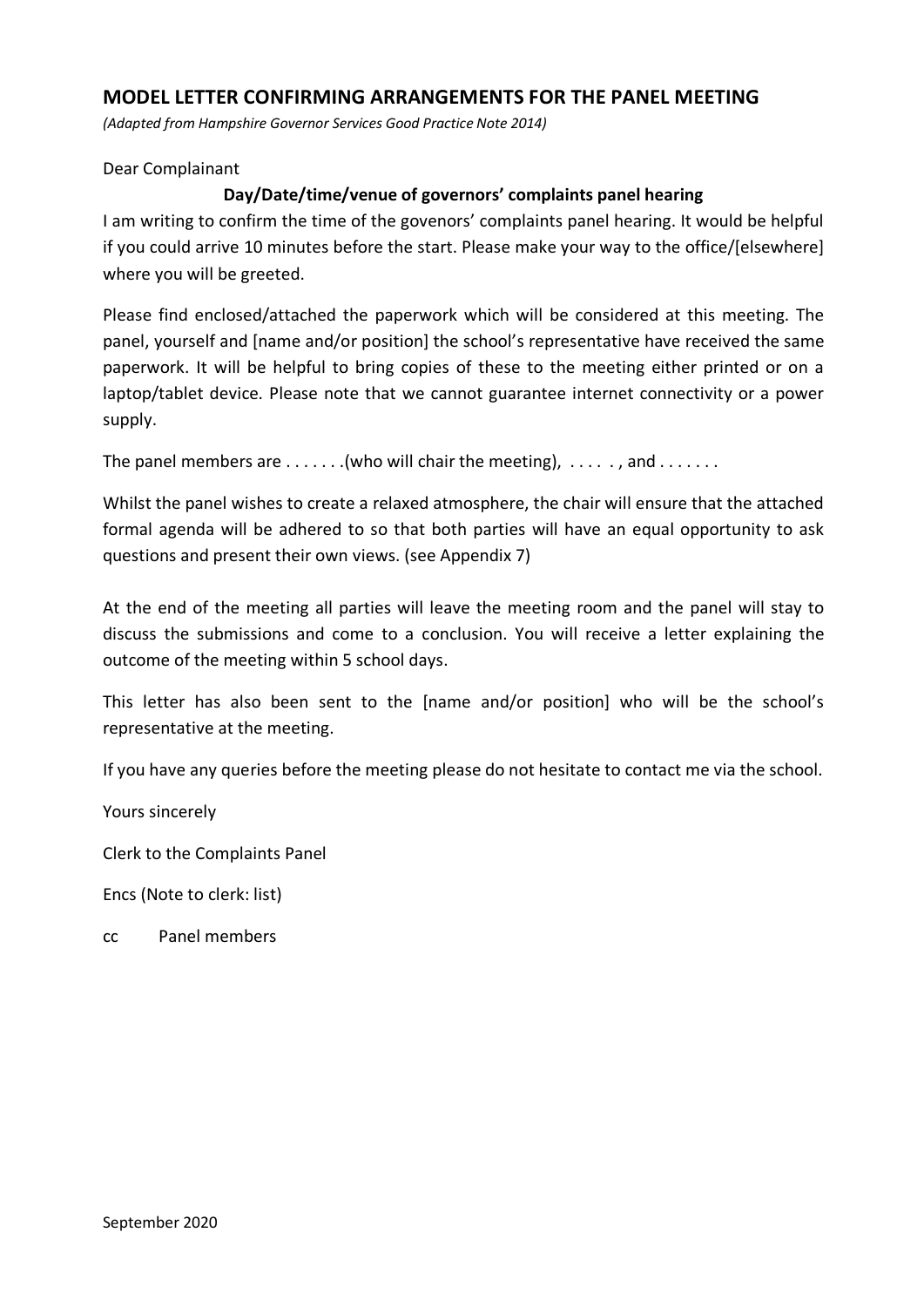## **Appendix 7: MODEL AGENDA**

## **Governors' Complaints Panel Hearing**

## **A G E N D A**

**on** *day***/date/time**

**at …………**

- **1.** Introductions and explanation of the procedures and the panel's role
- **2.** The complainant's position
	- The complainant explains their complaint
	- Questions from the school representative
	- The complainant's witnesses give their evidence *[note to clerk: remove if there are no witnesses]*
	- Questions from the school representative to each witness *[note to clerk: remove if there are no witnesses]*
	- The panel members may ask questions at any stage
- **3.** The school's position
	- The school representative explains their position
	- Questions from the complainant
	- Where applicable, the school's witnesses give their evidence *[note to clerk: remove if there are no witnesses]*
	- Questions from the complainant to each witness *[note to clerk: remove if there are no witnesses]*
	- The panel members may ask questions at any stage
- **4.** Summing up
	- by complainant (without introducing new information)
	- Summing up by the school's representative (without introducing new information)
- **5.** Closure of the meeting by the chair of the panel.

The complainant and school representative plus any supporters leave. Panel members stay to discuss their views and conclusions. The Panel Clerk remains to assist the panel.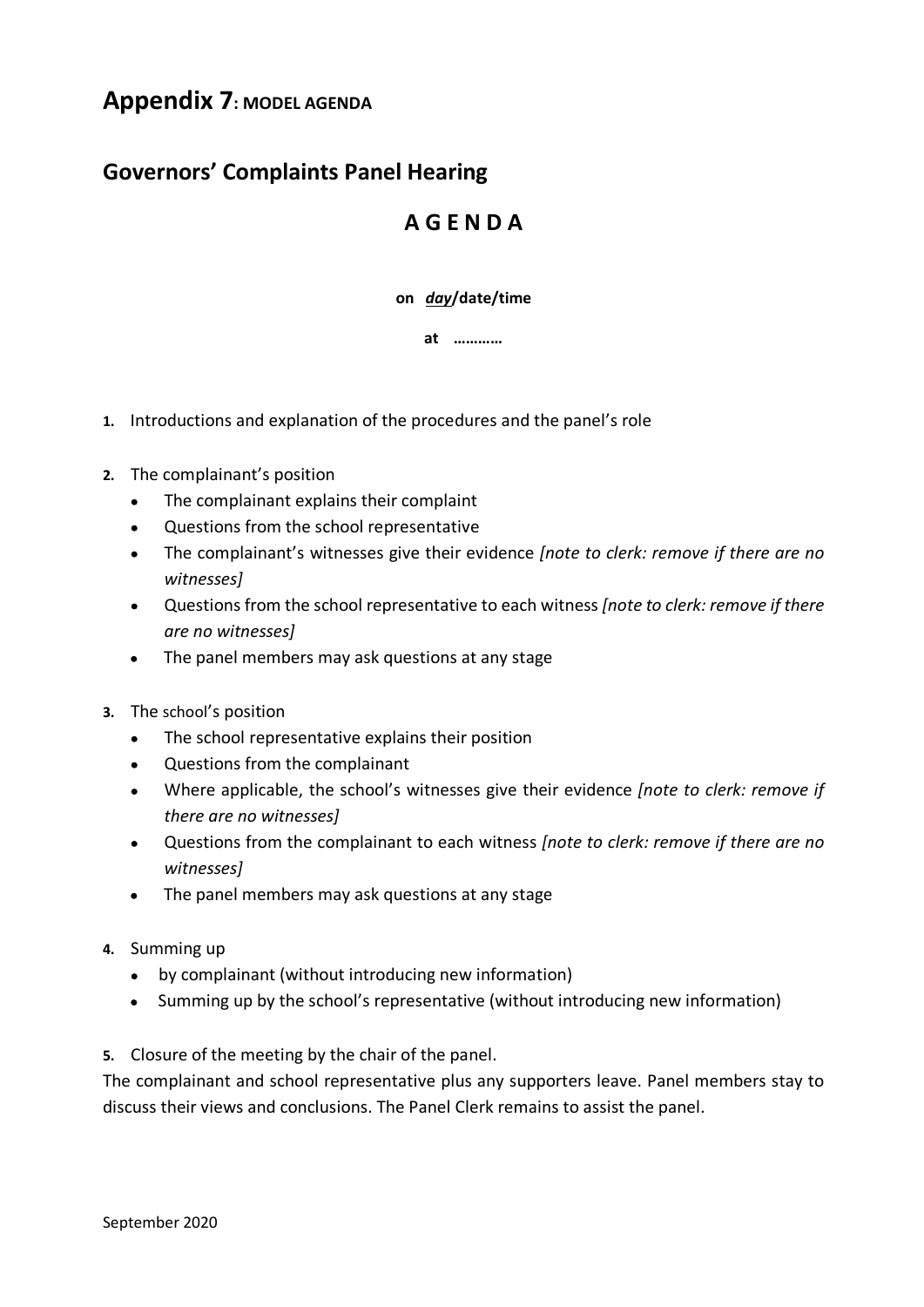## **Appendix 8: TEMPLATE FOR PANEL DECISION LETTER**

*(Adapted from Hampshire Governor Services Good Practice Note 2014)*

*This wording is only to be used as a guide, please use as a reference and delete where appropriate.*

Complaints ref. no: …..

Dear *Complainant*

#### **Complaints Panel Meeting Decision**

Thank you for attending the complaints panel meeting to discuss your complaint on ………...

We summarise your complaint as follows:

- $\bullet$  ………
- ………

We considered the written and verbal submissions and summarise the main points as:

- ……….
- ……….

The panel has considered the representations and decided ..............

#### *\*For Example: For a Review include:*

- That the headteacher's decision, in the light of the information available at the time, was reasonable and that the headteacher correctly adhered to the procedures when making the the decision. The decision of  $\alpha$
- That the panel felt that the headteacher did not consider, for example, the information available at the time, that is: . . . . , and, in the circumstances, we will now recommend that he/she reconsiders the decision/action.

#### *\*If appropriate:*

As you introduced relevant information that was not available to the headteacher at the time of his/her's decision or action, we have referred this matter back to the headteacher for further consideration.

#### *\*For Example: For a Reconsideration*

To uphold / To not uphold your complaint because:

• ……..

*In either case, include: the reasons for the panel coming to the decision, what evidence the decision was based on, any other factors taken into account and any recommendations ……*